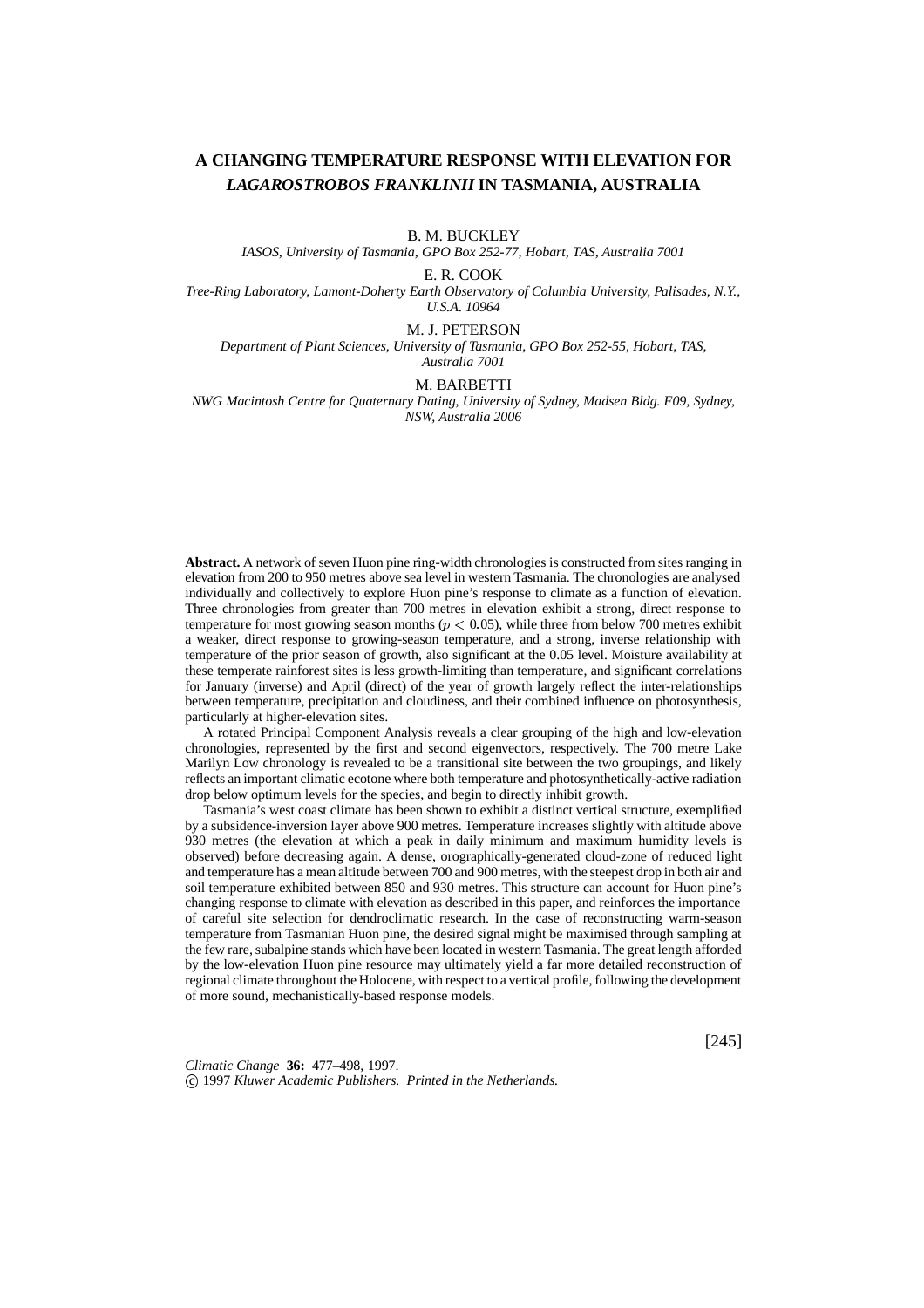

*Figure 1*. Huon pine sampling locations and the meteorological stations used for climatic calibration of the ring-width chronologies. The four sampling locations are: HAR = Harman River, SRT = Stanley River,  $LJH = Lake$  Johnston on Mt. Read, and  $FC =$  Frenchmans Cap where four sites were sampled as shown in Figure 4. The meteorological stations are:  $KI = King$  Island,  $ST = Stanley$ ,  $LO = Low$  Head Lighthouse, LA = Launceston, HO = Hobart, CB = Cape Bruny Lighthouse, MI = Maatsuyker Island Lighthouse, SG = Strathgordon, SR = Strahan, CS = Cape Sorrel Lighthouse, SV = Savage River,  $G = Cape Grim, I = Irishtown, Y = Yolla, W = Waratah, M = Lake Margaret, and Q = Queenstown.$ 

### **1. Introduction**

The Tasmanian endemic conifer Huon pine (*Lagarostrobos franklinii*, C. J. Quinn) has been used to reconstruct Austral warm-season (i.e., November–April) temperature for Tasmania, Australia over the past 3 millennia (Cook et al., 1992, 1995, 1996a,b). The ring-width chronology used for the reconstruction comes from Mt.

[246]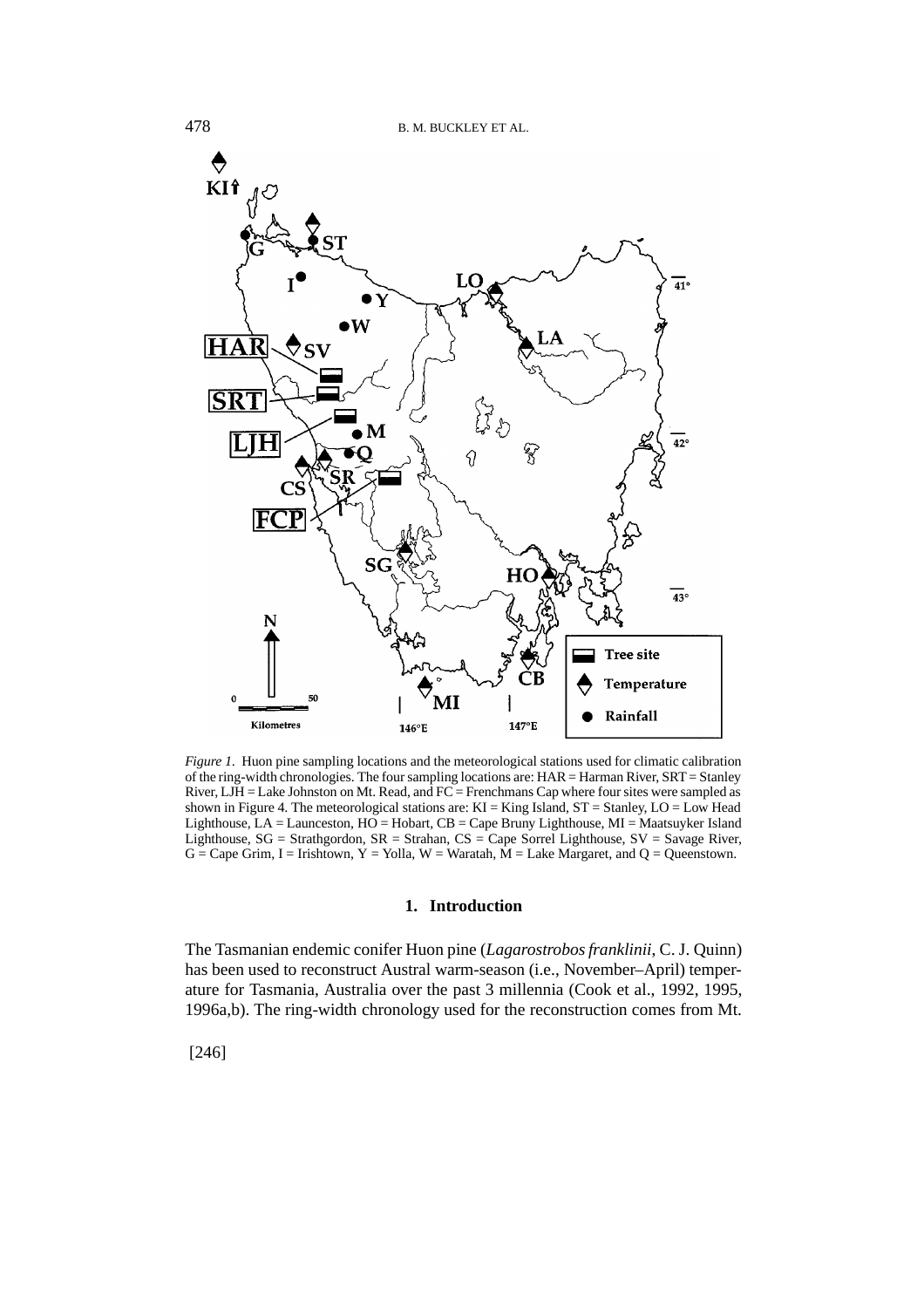Read in western Tasmania, and is one of seven Huon pine chronologies included in this study, the locations of which are shown in Figures 1–4. Buckley et al. (1993) suggest that the temperature response of Huon pine is elevation dependent, based on a limited sample of three sites: the subalpine LJH site from 950 metres above mean sea level (AMSL) on Mt. Read, and two low-elevation (i.e., <sup>&</sup>lt; 500 metres), riparian sites from the Stanley River (SRT) and the Harman River (HAR), respectively. Samples from the latter two sites exhibit lobate growth, difficult crossdating and little agreement with trees from LJH. Response function analysis reveals a weaker, more complex temperature response for both SRT and HAR, compared with the strong, direct response of LJH to growing season temperature (Buckley et al., 1993; Cook et al., 1996a). Four new Huon pine chronologies have since been developed from the Frenchmans Cap region (Buckley, 1997), including three from elevations greater than 700 metres, allowing for a reassessment of Huon pine's climate response with respect to an elevational gradient in western Tasmania.

# **2. Site Descriptions**

Mt. Read, at an elevation of 1,124 metres, is part of the first major orographic barrier on Tasmania's west coast, and is consequently in one of the wettest areas of the island with precipitation totals of ca. 3,000 mm annually (Bureau of Meteorology, 1993). Huon pine grow in two disjunct stands on the southern side of the mountain between 950 and 1,000 metres (Figure 2). The Lake Johnston site consists of two discrete, adjacent units around 950 metres AMSL, with the lower unit (LJH) consisting of approximately 300 living trees, while the uppermost portion (JDA) is made up entirely of trees killed by fire in 1961. A separate, disjunct stand (KDH) is located about 1.5 kilometres to the northwest, and at an elevation of 1,000 metres it is the highest-known occurrence of Huon pine in existence (Peterson, 1990). However, an 1898 fire killed nearly the entire stand, leaving only a small cluster of vegetatively-sprouted stems. The Mt. Read chronology (referred to collectively as LJH) is built from core samples from living stems from the LJH live stand, combined with overlapping segments of subfossil logs excavated from all three locations; 88 from JDA and LJH combined, and 115 from KDH (Buckley, 1997). Not all of these subfossil logs have been included in the final chronology, however, due to circuit-uniformity problems or other growth anomalies in some samples where only root wood or branch material was recovered.

The SRT and HAR sites are located within the Pieman River Catchment, at 225 and 450 metres AMSL, respectively (Figure 3). SRT has been the focus of an interdisciplinary research project for more than a decade (e.g., Francey et al., 1984; Barbetti et al., 1992; 1995; Nanson et al., 1995). A modern chronology from living and subfossil trees, combined with two floating chronologies from subfossil logs, create a nearly-continuous coverage of the past 7,000 years. Average annual rainfall at nearby Queenstown and Strahan is around 2,000 mm, while mean daily maximum

[247]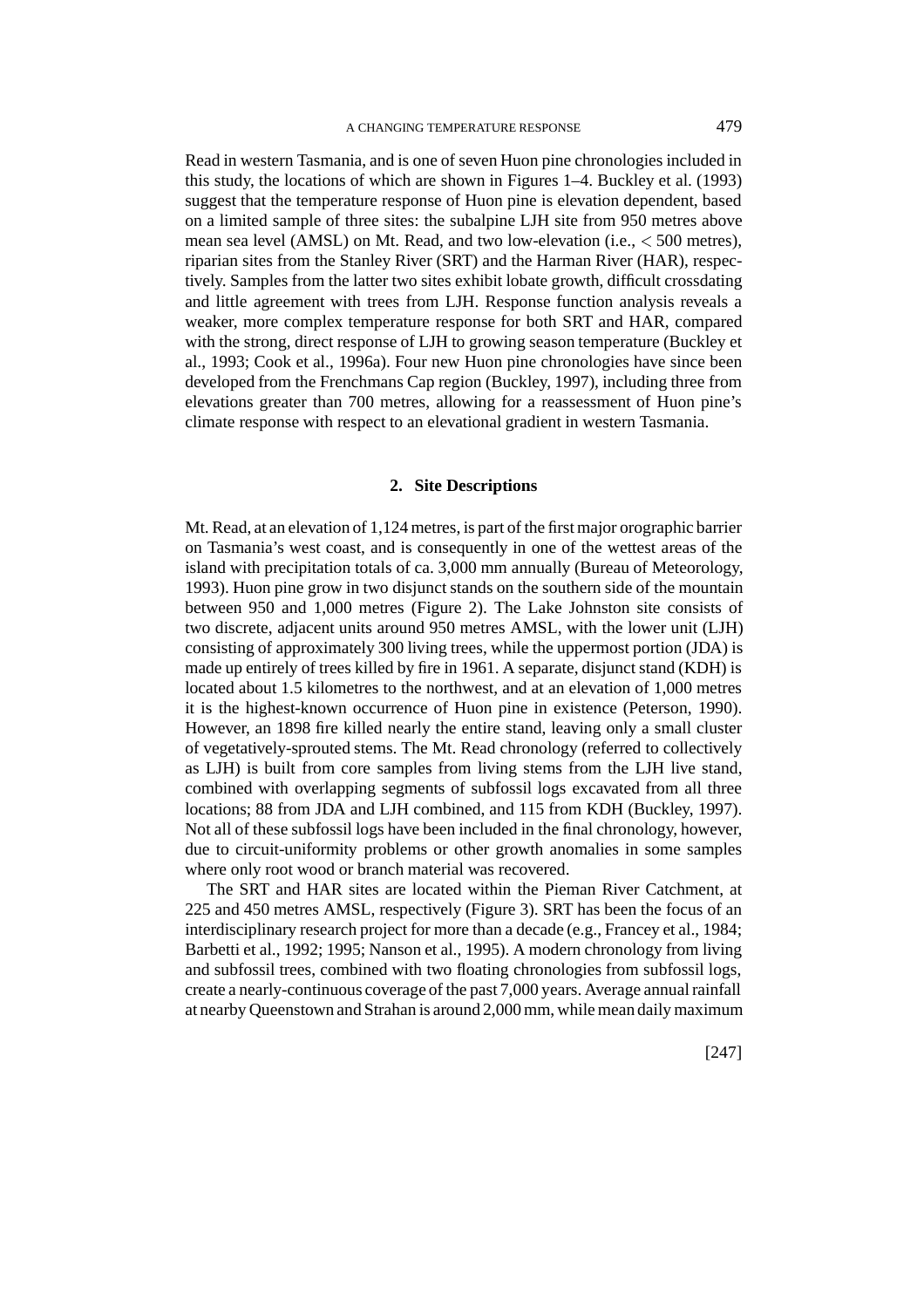

*Figure 2*. Mt. Read site map showing Huon pine sampling locations. The Mt. Read chronology, referred to collectively as LJH, is built from core samples from living trees from LJH, subfossil logs and standing dead stems from JDA, and subfossil logs excavated from KDH.

temperature ranges from around 20  $\rm ^{\circ}C$  in January to 9  $\rm ^{\circ}C$  in July, and minima range from around  $9^{\circ}$  to  $3^{\circ}$  in January and July, respectively. HAR was visited in 1991 and 1992, and sampling was limited to the coring of 32 living trees and 3 non-living, downed logs from a protected riparian zone on granite substrate, with shallow sandy soil. Like SRT, the HAR stand exists as an isolated, relict rainforest patch surrounded by sclerophyll forest and *Gymnoschoenus sphaerocphalus*-dominated sedgeland where fires have burned much of the surrounding area. Trees at both sites are largely river-bank specimens, subject to mechanical disturbance from channel undercutting and flood-carried debris. Therefore, annual rings are often distorted due to reaction wood or compression wood, and ring 'wedging', resulting in gen-

[248]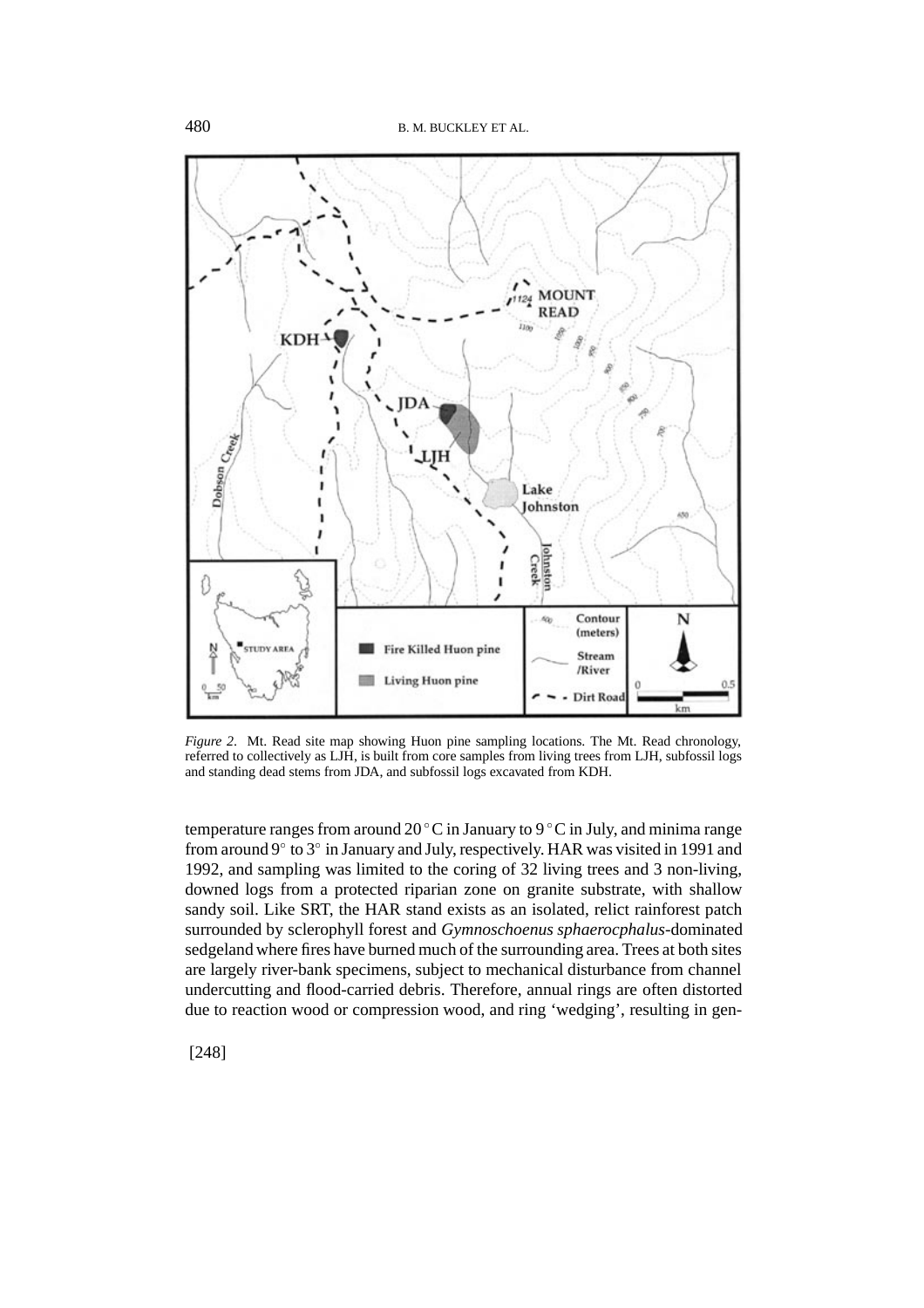

*Figure 3*. Site map for the two Pieman River Catchment chronologies; the Stanley River (SRT) and the Harman River (HAR).

Table I

Details from the seven Huon pine chronologies. The column labelled 'Corr' lists the series intercorrelation for each chronology, a measure of the year-to-year agreement between all ring-width series, while 'AR $(p)$ ' is the mean autocorrelation coefficient for each chronology

| No. | Site name  | Time span    | No. of years | Elevation | Corr. | AR(p) |
|-----|------------|--------------|--------------|-----------|-------|-------|
|     | LJH.       | $-1741-1990$ | 3732         | ca. 950 m | 0.506 | 0.822 |
| 2   | <b>BCH</b> | 910-1991     | 1082         | ca. 900 m | 0.530 | 0.836 |
| 3   | <b>LMH</b> | 1542-1992    | 451          | ca. 800 m | 0.453 | 0.831 |
| 4   | LML.       | 1058-1992    | 935          | ca. 700 m | 0.523 | 0.787 |
| 5   | <b>LVH</b> | 69-1993      | 1925         | ca. 550 m | 0.501 | 0.882 |
| 6   | <b>HAR</b> | $-2-1990$    | 1993         | ca. 500 m | 0.384 | 0.799 |
| 7   | <b>SRT</b> | $-571-1982$  | 2554         | ca. 200 m | 0.457 | 0.809 |

erally poor crossdating as indicated by the low series intercorrelations statistics shown in Table I.

The known locations and extent of Huon pine stands in the Frenchmans Cap region are presented in Figure 4, with the four sampling locations highlighted. The BCH stand, situated between 800 and 900 metres AMSL, is one of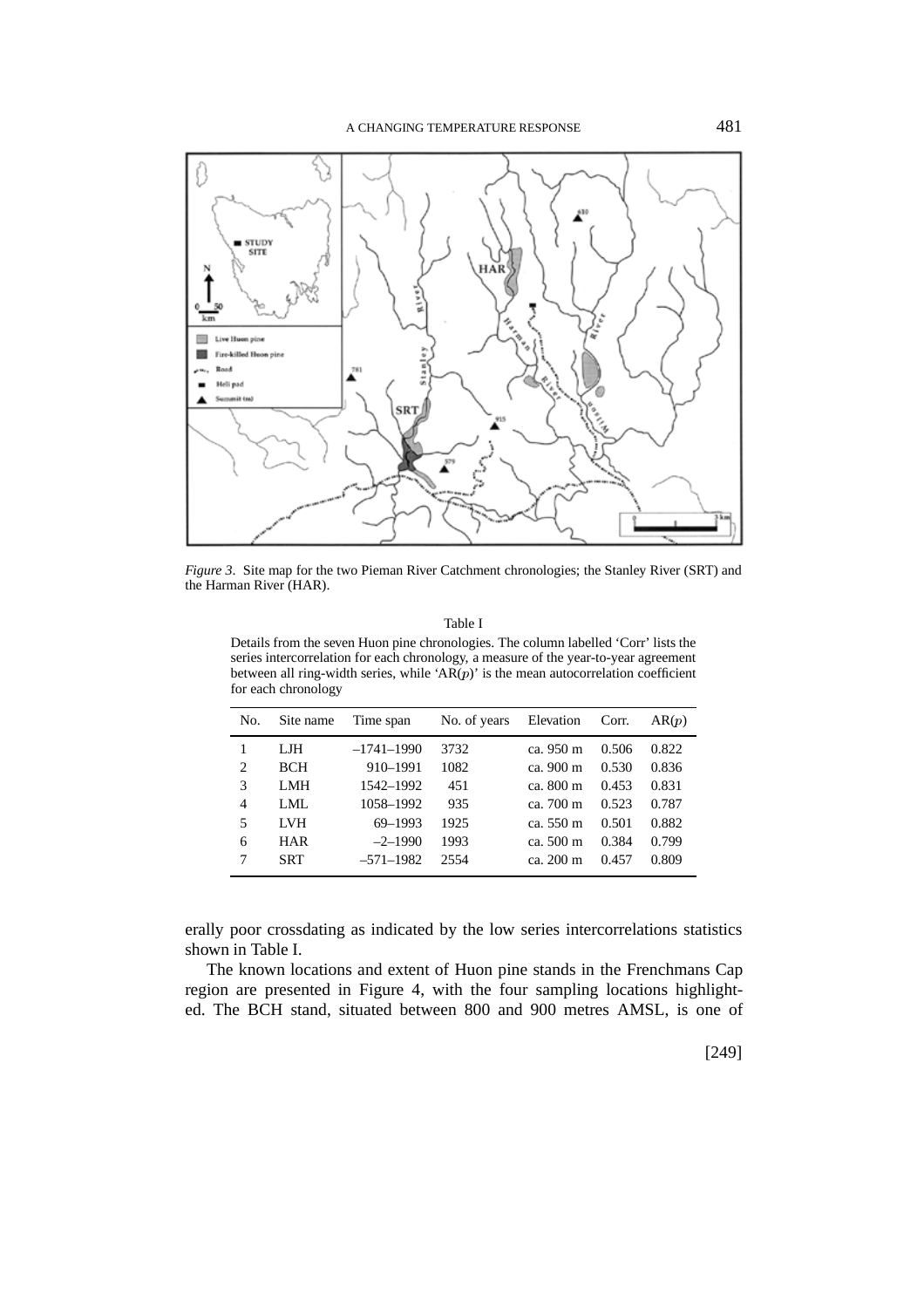

*Figure 4.* Huon pine sampling locations in the Frenchmans Cap region. BCH = Buckley's Chance Huon; LMH = Lake Marilyn High; LML = Lake Marilyn Low; LVH = Lake Vera Huon.

the highest-known occurrences of the species, and was first reported by Hickey and Felton (1988). The plant community in the interior of BCH is implicate rainforest, after the nomenclature of Jarman et al. (1984), and co-dominant with *Lagarostrobos franklinii* are old-growth *Athrotaxis selaginoides*, with both species attaining heights up to 10 metres. Other canopy species include *Eucryphia lucida*, *Nothofagus cunninghamii* and *Phyllocladus aspleniifolius*, with dense tangles of *Anodopetalum biglandulosum* found throughout the interior of the stand.

Huon pine in the Lake Marilyn catchment are divided into two sampling populations known as LMH and LML, at around 800 and 700 metres AMSL, respectively. These two collections consist of core samples from living trees only; 14 from LMH, and 15 from LML, with no subfossil logs sampled from either stand. The upper boundary of LMH forms a ragged ecotone with wet-sclerophyll forest dominated by widely-scattered *Eucalyptus* spp., marking the limits of recent burning. LML consists of mature Huon pine growing in dense rainforest along the southern and western shores of Lake Marilyn. The oldest tree from this site germinated before

[250]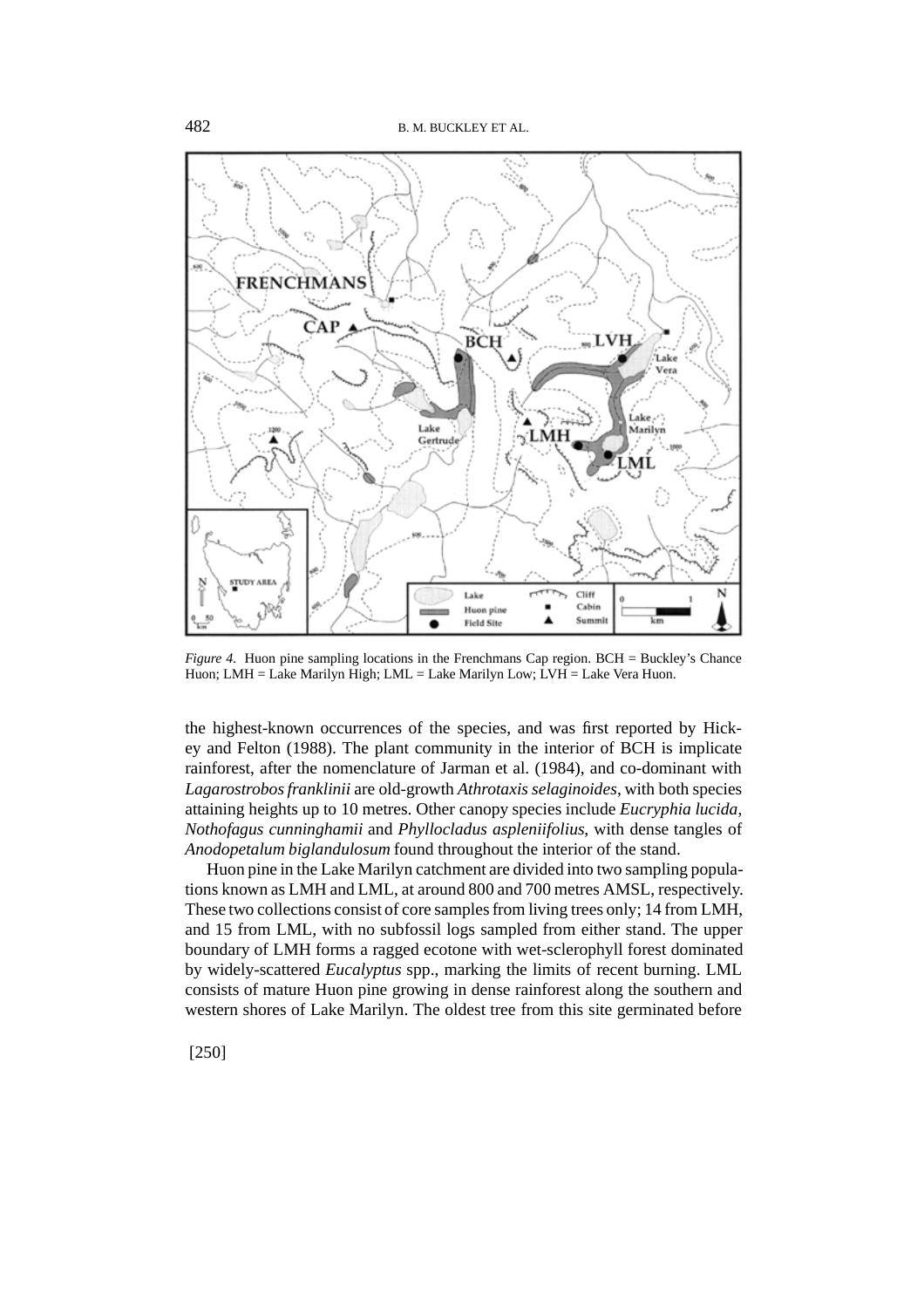AD 620, with several others extending before AD 1300. A dense understory, dominated by *Anodopetalum biglandulosum*, is overtopped by occasional old-growth *Nothofagus cunninghamii*, *Phyllocladus aspleniifolius* and *Atherosperma moschatum*. Many downed and half-buried logs are found on the forest floor, while several more are detected by probing the deep sediments of the near-shore margins of the lake.

The final sampling location is at Lake Vera (LVH) where both living trees and subfossil logs were sampled. Vegetation around the lake is highly dependant upon aspect, with Huon pine-dominated, implicate rainforest found along the northwestern shore where fire has been largely excluded. The west-facing slopes are fire-prone, with young, even-aged stands of *Eucalyptus nitida* growing in open forest from the lakeshore to the timberline at ca. 860 metres (Macphail, 1979). Forty three subfossil Huon pine logs were recovered from the lake bottom along the western shore in the summer of 1994 (Buckley, 1997). These were combined with core samples from 29 living stems from the western shore immediately adjacent to the lake sampling location. The oldest living tree germinated before AD 610, with several more dating back before AD 1000. Subfossil logs extend the chronology back to AD 67, with several logs remaining undated, and likely pre-date the chronology (Buckley, 1997).

### **3. The Chronologies**

The seven ring-width chronologies are plotted in Figure 5, shown back only to AD 1500 to emphasise the common period, with relevant chronology information listed in Table I. Standard techniques are used in developing the ring-width time series, from sample preparation to crossdating (e.g., Stokes and Smiley, 1968; Fritts, 1976; Hughes et al., 1982; Cook and Kairiukstis, 1990). Standardisation for all chronologies follows the procedures outlined in Cook et al. (1992), where the variance of individual series is stabilised using a data-adaptive power transformation prior to detrending by taking the residuals from a cubic smoothing spline with a 50% frequency-response cutoff of 500 years. This procedure effectively eliminates the possibility of introducing bias into the final series, which can occur as a result of the division process used for the traditional ratios methods of standardisation (see Cook et al., 1992). Autoregressive modelling is applied to each series (Cook, 1985; 1987), and the bi-weight robust mean is used to reduce the influence of outliers in the computation of the mean chronologies. A correlation matrix for all seven of the prewhitened Residual chronologies is shown in Table II, which demonstrates the degree of regional crossdating between sites, with emphasis on high-frequency variability. A clustering into two groups based on elevation is suggested, with the strongest correlations exhibited between the three highest chronologies.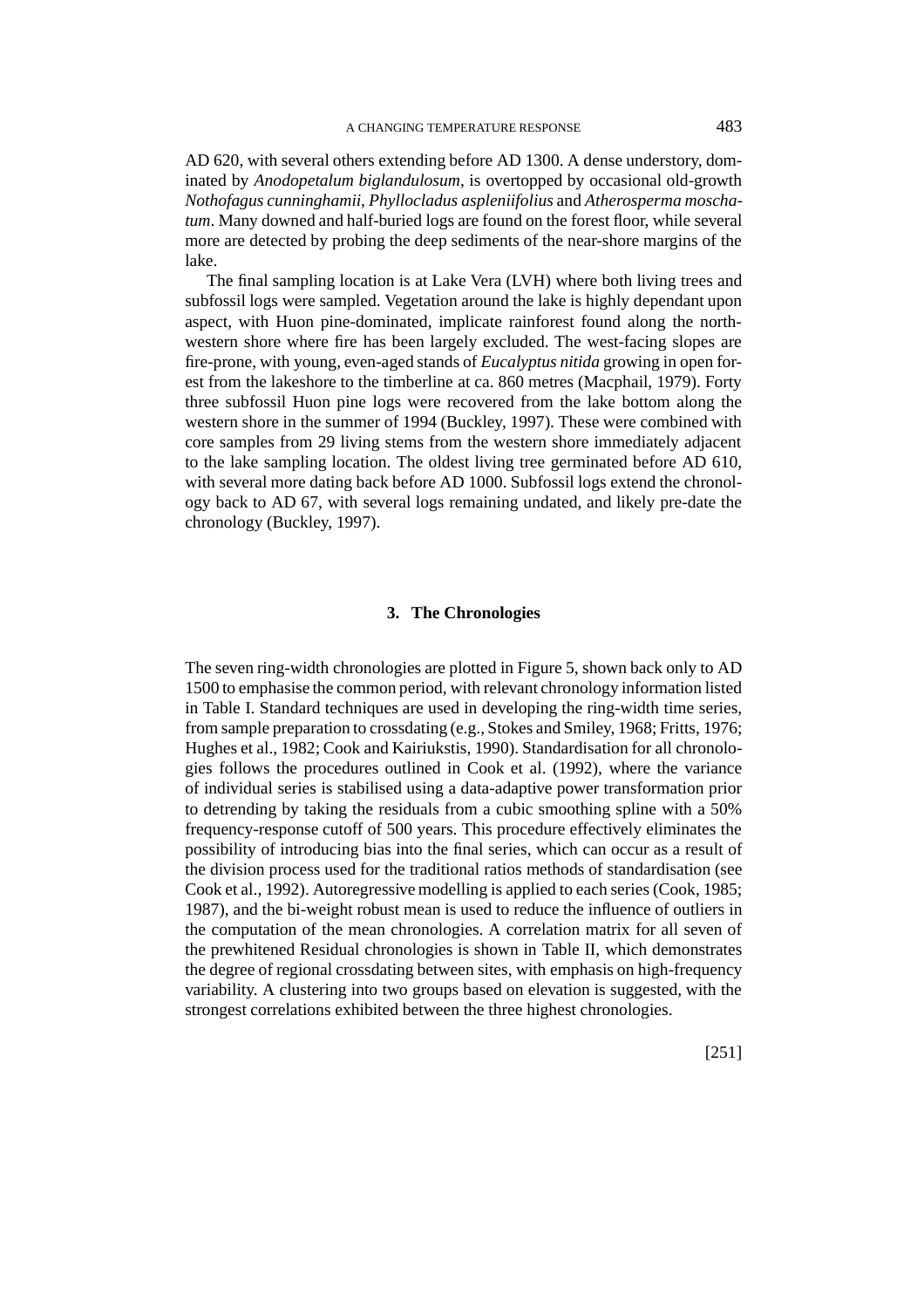

*Figure 5*. Chronology Plots from AD 1500. Each series has been smoothed with a 10-year low-pass filter for visual clarity.

[252]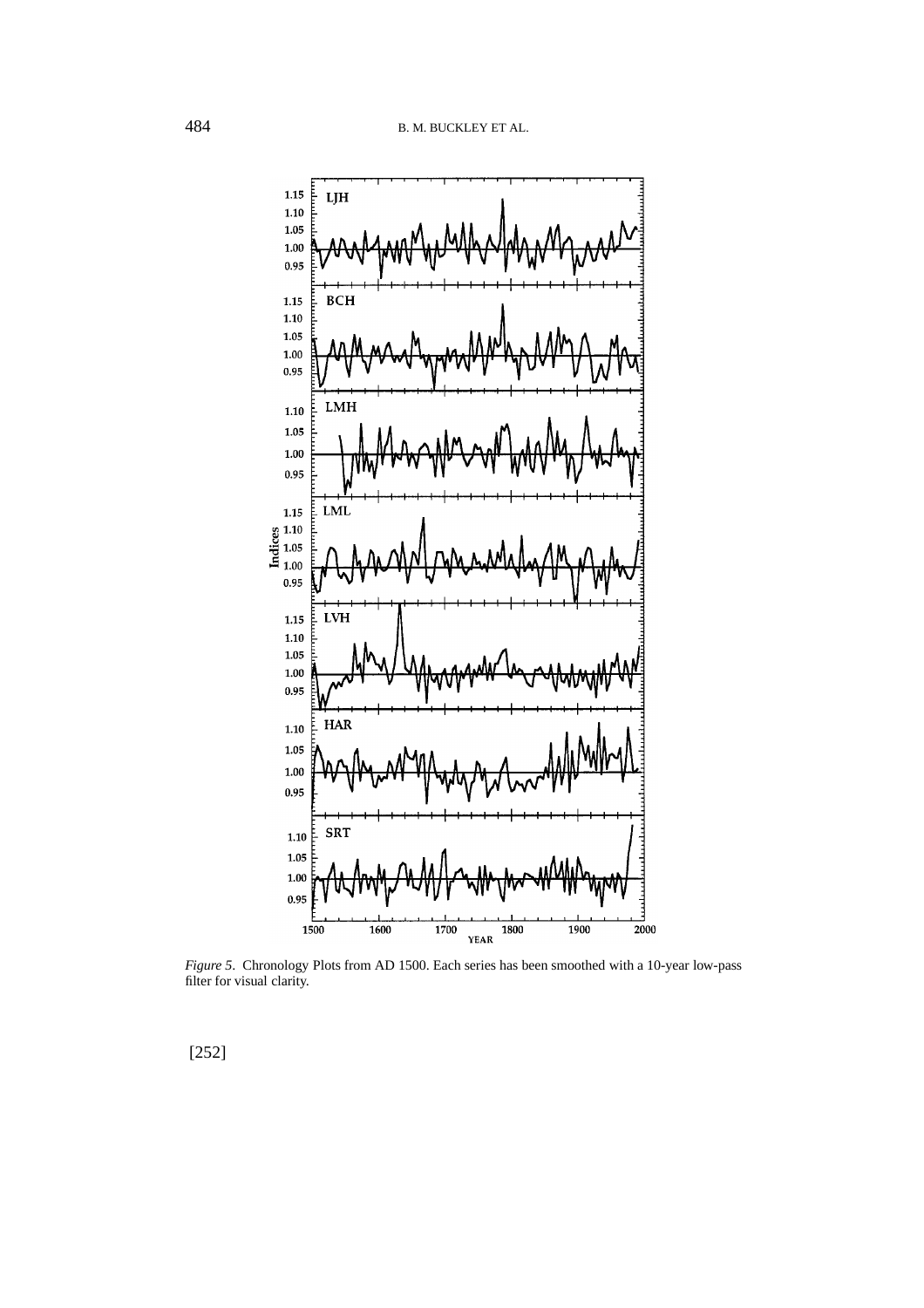### A CHANGING TEMPERATURE RESPONSE 485

| Correlation matrix for the seven pre-whitened Residual chronologies |       |            |       |       |            |       |       |
|---------------------------------------------------------------------|-------|------------|-------|-------|------------|-------|-------|
|                                                                     | LJH   | <b>BCH</b> | LMH   | LML.  | <b>LVH</b> | HAR   | SRT   |
| LJH                                                                 | 1.000 | 0.729      | 0.631 | 0.611 | 0.543      | 0.466 | 0.439 |
| <b>BCH</b>                                                          | 0.729 | 1.000      | 0.771 | 0.596 | 0.473      | 0.260 | 0.360 |
| <b>LMH</b>                                                          | 0.631 | 0.771      | 1.000 | 0.638 | 0.612      | 0.308 | 0.338 |
| LML                                                                 | 0.611 | 0.596      | 0.638 | 1.000 | 0.640      | 0.466 | 0.431 |
| <b>LVH</b>                                                          | 0.543 | 0.473      | 0.612 | 0.640 | 1.000      | 0.540 | 0.462 |
| <b>HAR</b>                                                          | 0.466 | 0.260      | 0.308 | 0.466 | 0.540      | 1.000 | 0.514 |
| <b>SRT</b>                                                          | 0.439 | 0.360      | 0.338 | 0.431 | 0.462      | 0.514 | 1.000 |

Table II

# **4. Meteorological Data**

The temperature time-series used for calibration of the LJH chronology by Cook et al. (1991, 1992, 1996a) is a composite of three meteorological station records, all from below 100 metres in elevation on the eastern side of the island (Figure 1 and Table III). The use of this 'Cook Series' for calibration is justified because of its great length (1885–1989) compared with the short, discontinuous records from the west coast (Cook et al., 1992). These stations are also considered to be three of the highest-quality, long records from Tasmania, following several corrections to account for problems related to station moves and equipment changes (Torok, 1996; pers. comm.). While the tree sites are from Tasmania's west coast mountain ranges and in a different meteorological district (Bureau of Meteorology, 1993), the variations in temperature across the island are fairly uniform and mostly governed by elevational changes and distance from the coast (Langford, 1965; Gentilli, 1972). Cook et al. (1992) demonstrate that the composite accurately represents the temperature variations in several high-elevation stations of the west coast, with correlations of 0.90 or greater for ten of the twelve months, including all of the warm season months. That assessment is confirmed by Buckley (1997), who compares daily and monthly data from around the state with the individual records comprising the Cook Series. Even daily temperature data from 950 metres on Mt. Read show high correlations with daily records from lower-elevation stations throughout the state (see Table IV).

Additional evaluations of the Cook Series are carried out by Cook et al. (1996b) who compare it against a temperature time-series developed by P. D. Jones (University of East Anglia, U.K.), referred to henceforth as the 'Jones Series', and by Buckley (1997) who develops a more geographically-representative series from 9 coastal stations completely surrounding Tasmania, referred to as the 'Buckley Series' (see Figure 1 and Table III). The Jones Series, originally expressed in anomaly units, is based on Hobart air temperature, as well as sea surface temperature (SST) data from within a  $5^{\circ} \times 5^{\circ}$  grid square that completely encompasses Tasmania. The original anomaly units are transformed into absolute temperatures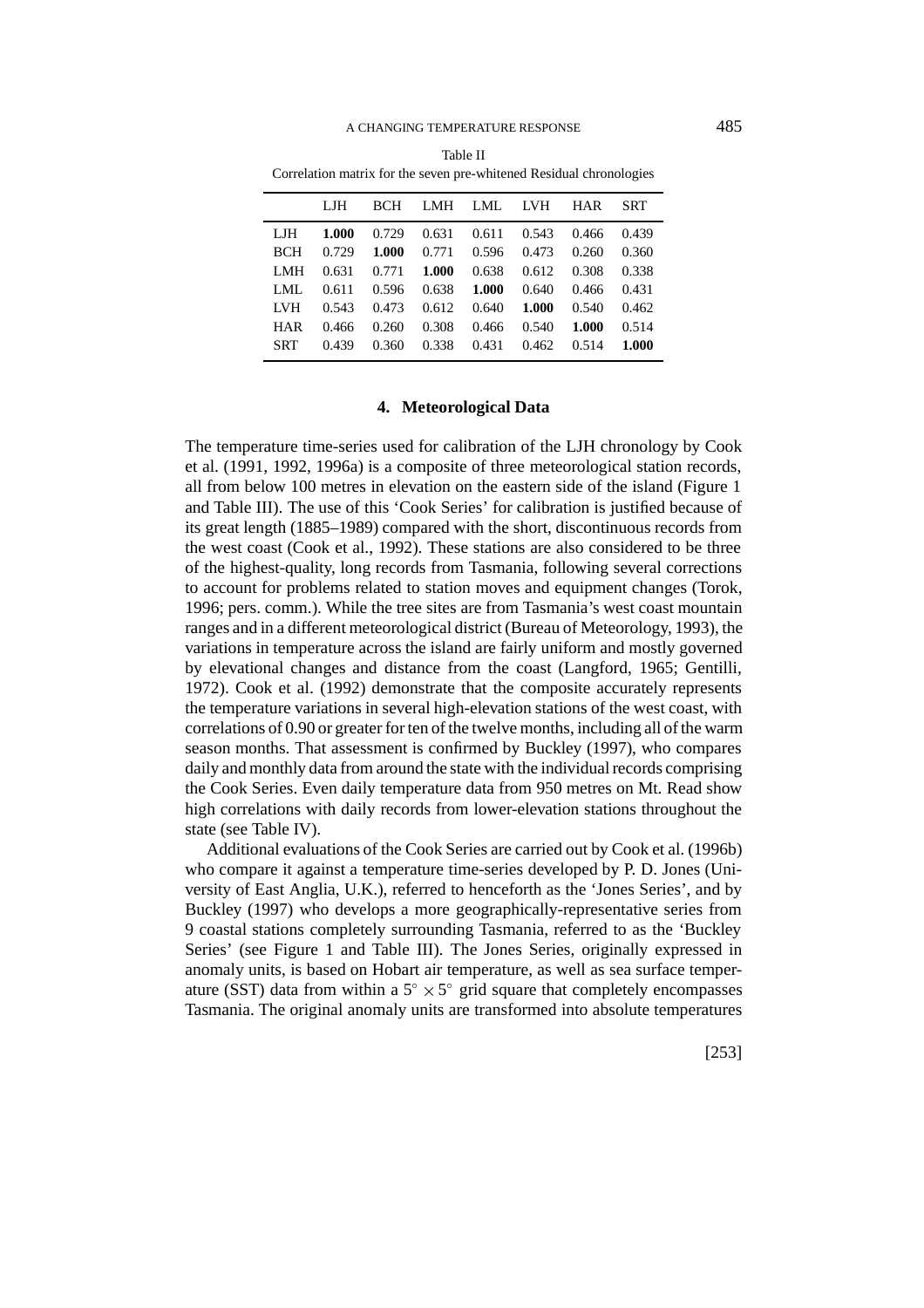#### Table III

The nine temperature records comprising the Buckley Series. The station elevations and their timespans are shown, along with the mean warm-season (November to April) values for minimum, maximim, and mean temperatures (°C) for the common period of 1937 to 1970. The stations in bold-face were also used for development of the Cook Series

| <b>Station</b>     | Elev. $(m)$ | First yr. | Last yr. | Min   | Max   | Mean  |
|--------------------|-------------|-----------|----------|-------|-------|-------|
| King Island        | 24          | 1919      | 1993     | 11.45 | 18.77 | 15.11 |
| <b>Stanley</b>     | 10          | 1896      | 1975     | 11.13 | 18.60 | 14.86 |
| <b>Low Head LH</b> | 28          | 1896      | 1993     | 11.61 | 18.51 | 15.06 |
| Launceston         | 166         | 1886      | 1993     | 8.69  | 20.63 | 14.66 |
| Hobart             | 5           | 1883      | 1993     | 10.18 | 19.68 | 14.93 |
| Cape Bruny LH      | 5           | 1925      | 1995     | 10.16 | 16.72 | 13.44 |
| Maatsuyker Is. LH  | 147         | 1937      | 1995     | 9.67  | 15.78 | 12.73 |
| Strahan            | 7           | 1901      | 1991     | 11.05 | 16.96 | 14.00 |
| Cape Sorrel        | 19          | 1901      | 1970     | 11.05 | 16.96 | 14.00 |

#### Table IV

Mt. Read daily temperature correlations with six other stations, the locations of which are shown in Figure 1. Listed are the values for *r* based on simple linear regression for the minimum, maximum, and mean daily values from each station with the same parameter from the AWS on Mt. Read for a 182 day period

|                   | Mt. Read min. | Mt. Read max. | Mt. Read mean |
|-------------------|---------------|---------------|---------------|
| Hobart            | 0.795         | 0.704         | 0.824         |
| Launceston        | 0.797         | 0.803         | 0.872         |
| Low Head          | 0.803         | 0.709         | 0.830         |
| <b>Oueenstown</b> | 0.693         | 0.731         | 0.864         |
| Strathgordon      | 0.883         | 0.705         | 0.866         |
| Strahan           | 0.679         | 0.759         | 0.812         |

by regressing them on the Cook Series (Cook et al., 1996b). While the two timeseries are not completely independent of each other (i.e., both include the Hobart record) the methods used for regionalisation of the data are different, and the Jones Series are corrected for inhomogeneity problems in the SST data. In spite of these differences, the Cook and Jones Series are very similar ( $r = 0.863$ ) for the entire common period of 1885–1994, as shown in Figure 6. The Buckley and Cook warm-season records are nearly identical ( $r = 0.976$ ), in spite of the addition of 6 widely-spaced station records to the former, and the Buckley and Jones series are also quite similar ( $r = 0.859$ ).

For the Buckley Series, monthly mean minimum, maximum, and mean temperature data from nine stations are standardised to a common mean and standard deviation, following several corrections made to individual station records based on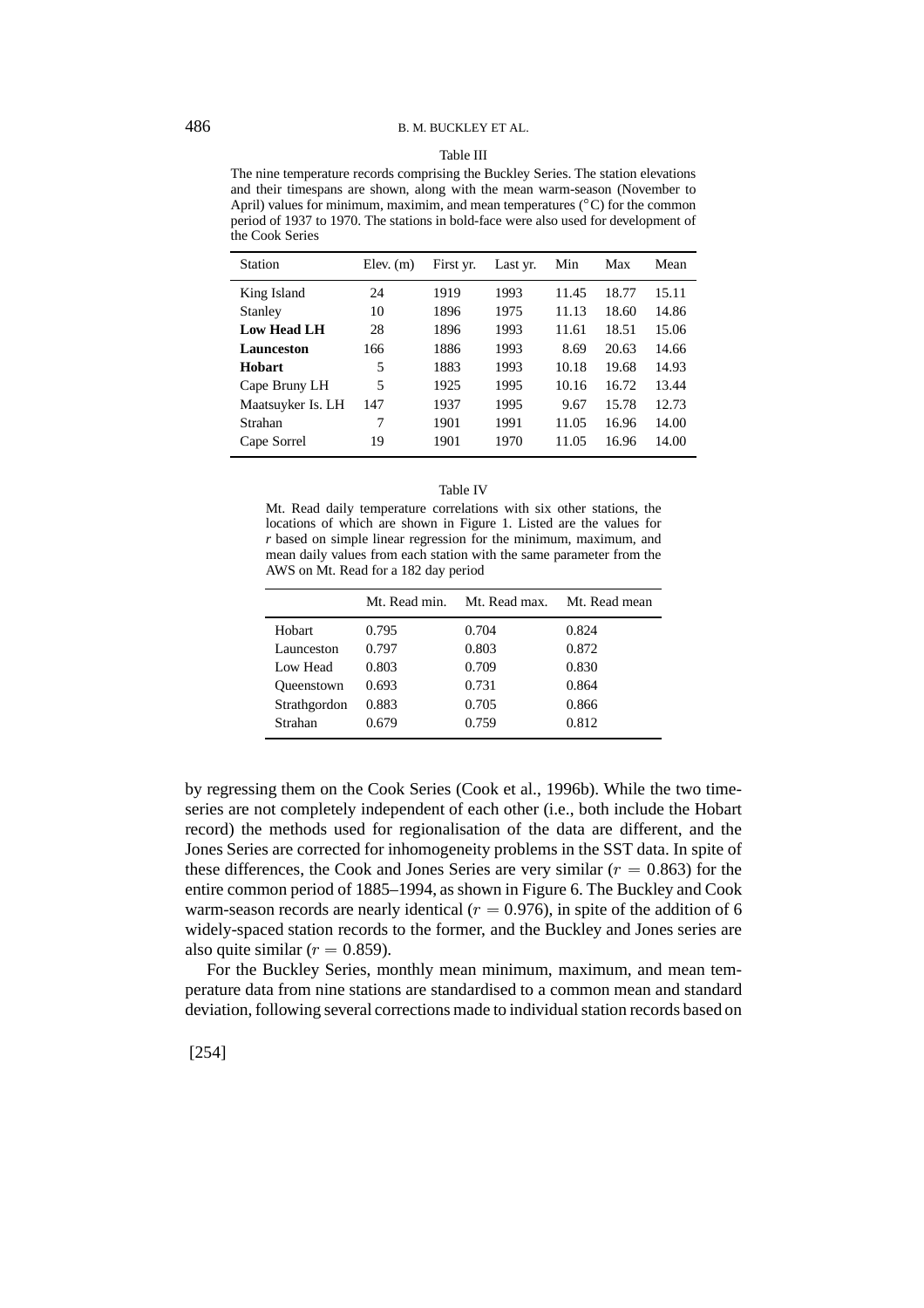

*Figure 6*. Comparison of three warm-season temperature series from Tasmania.

the findings of Torok (1996; pers. comm.). A warm-season (Nov.–Apr.) time series is developed, which reveals a latitudinal temperature gradient of about 2.38 C  $(1.78^{\circ}$  for min., 2.99° for max.) for the common period  $(1937–1970)$ , based on the difference between King Island in Bass Strait and Maatsuyker Island off the southern coast of Tasmania. The sea-level temperature equivalent for the latitude of Mt. Read is based on Strahan and Cape Sorrel, which have a mean for the common period of 14 C.

The precipitation record used for calibration is a composite of seven westcoast stations, shown in Figure 1 and listed in Table V, which are expressed as the average normal standard deviates of the original data from 1915–1990 (data supplied by K. Allen, University of Tasmania). Additional comparisons were made with individual station records (e.g., Queenstown, King Island, Maatsuyker Island) with nearly identical results, and are therefore not included.

### **5. Climate Response of Huon Pine**

The correlation-function plots for the seven chronologies with temperature and precipitation are shown in Figure 7. A dendroclimatic window of 21 months is used, from May of the season of growth (year  $t$ ) back 21 months to September of year  $t - 1$ . Prior to regression, both the tree-ring and temperature data are prewhitened through autoregressive modelling, accounting for the loss of one year of temperature data. The creation of the 21-month dendroclimatic window accounts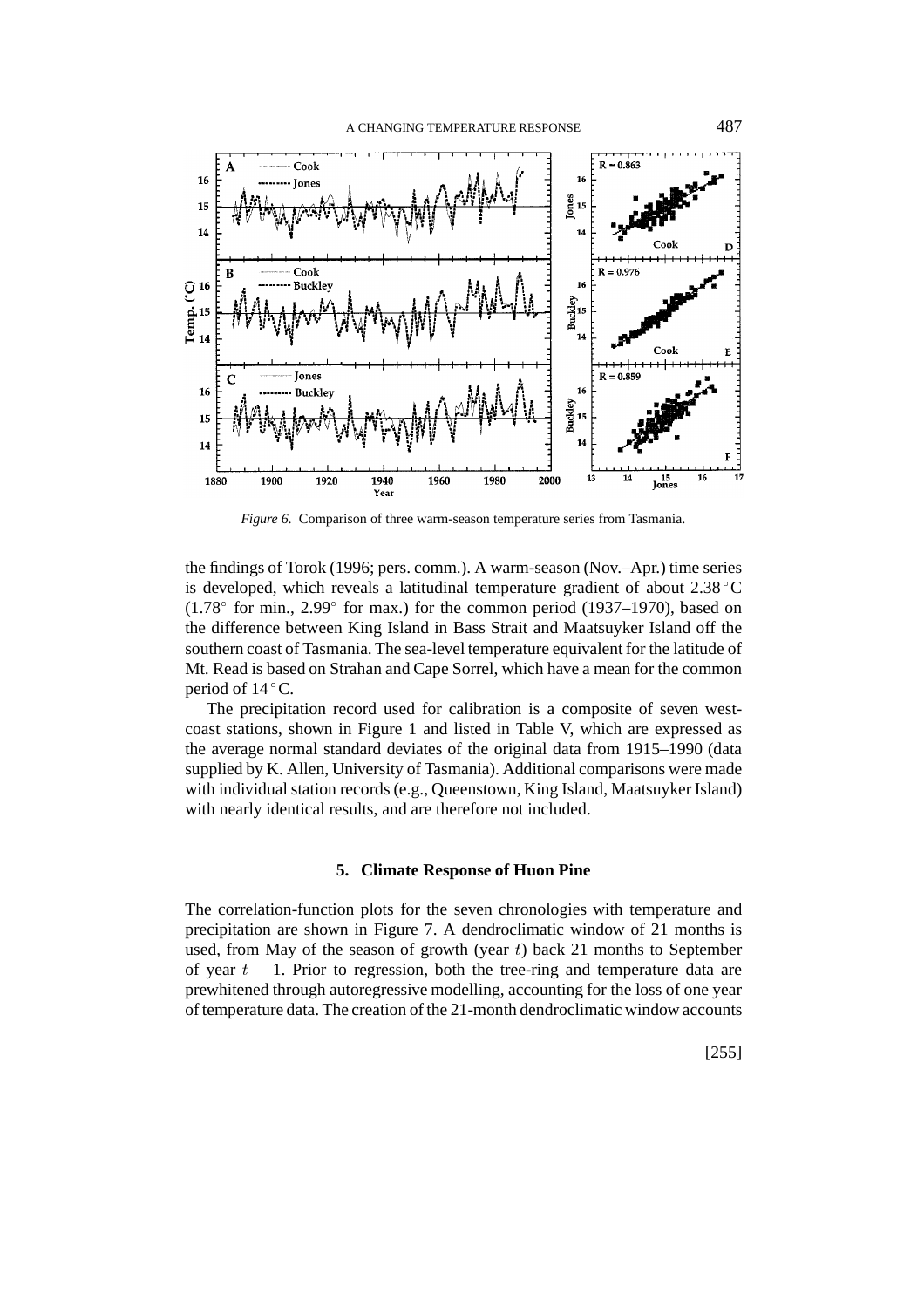#### Table V

The seven rainfall stations used for the west coast precipitation record. The final time series is expressed as the average normal standard deviates of the original data from 1915– 1990. (data supplied by K. Allen, University of Tasmania)

| <b>Station</b>    | Elevation (m) | First year | Last year |
|-------------------|---------------|------------|-----------|
| Yolla             | ca. 300       | 1905       | 1990      |
| Cape Grim         | ca. 90        | 1888       | 1990      |
| <b>Stanley</b>    | ca. 10        | 1868       | 1990      |
| Lake Margaret     | ca. 600       | 1912       | 1990      |
| <b>Oueenstown</b> | ca. 130       | 1906       | 1990      |
| Waratah           | ca. 550       | 1882       | 1973      |
| Irishtown         | ca. 100       | 1906       | 1990      |

for the loss of an additional 2 years, reducing the final data set to 1888–1989. Prewhitening the precipitation series has virtually no effect on the results, and is not employed here. Thus, the timespan of the precipitation data is from 1916–1989.

The correlation functions are similar for all chronologies, however the three sites from elevations higher than 700 metres (HIGH) exhibit a far stronger response to warm season climate in year  $t$ , while the lower sites (LOW) respond more vigorously to the growth season of the previous year. Cook et al. (1992) identify the season of strongest temperature response as November to April, however only LJH shows significance for November (with minimum and mean temperature), while BCH is the only site to show significance for December (maximum temperature only). The strongest response 'window' for all of the HIGH sites is clearly from January through April, with much of the correlation in January related to the influence of maximum temperature, and much of April's correlation related to minimum temperature. This is augmented by a significant response with precipitation for these same months; i.e., an inverse correlation with January, and a direct response to April rainfall for all of the HIGH chronologies. Low precipitation in January corresponds to higher maximum temperatures and increased photosynthetically-active radiation (PAR) during the early growing season, while high April rainfall results in lower maximum, yet higher minimum temperature due to inhibited radiational cooling, during the important 'hardening-off' period at the end of the growing season.

The consistently strongest correlations for all of the significant year  $t$  months are from the BCH site. The only significant  $t - 1$  correlations for the HIGH chronologies are positive with April mean temperature (LJH, BCH, LMH), May mean temperature (LJH), and April maximum temperature (BCH). There are no significant correlations with precipitation for any months in year  $t - 1$  for any of the HIGH chronologies.

The three LOW chronologies exhibit a direct response to warm season temperature in year  $t$  which is considerably weaker than that of the three HIGH sites. They

[256]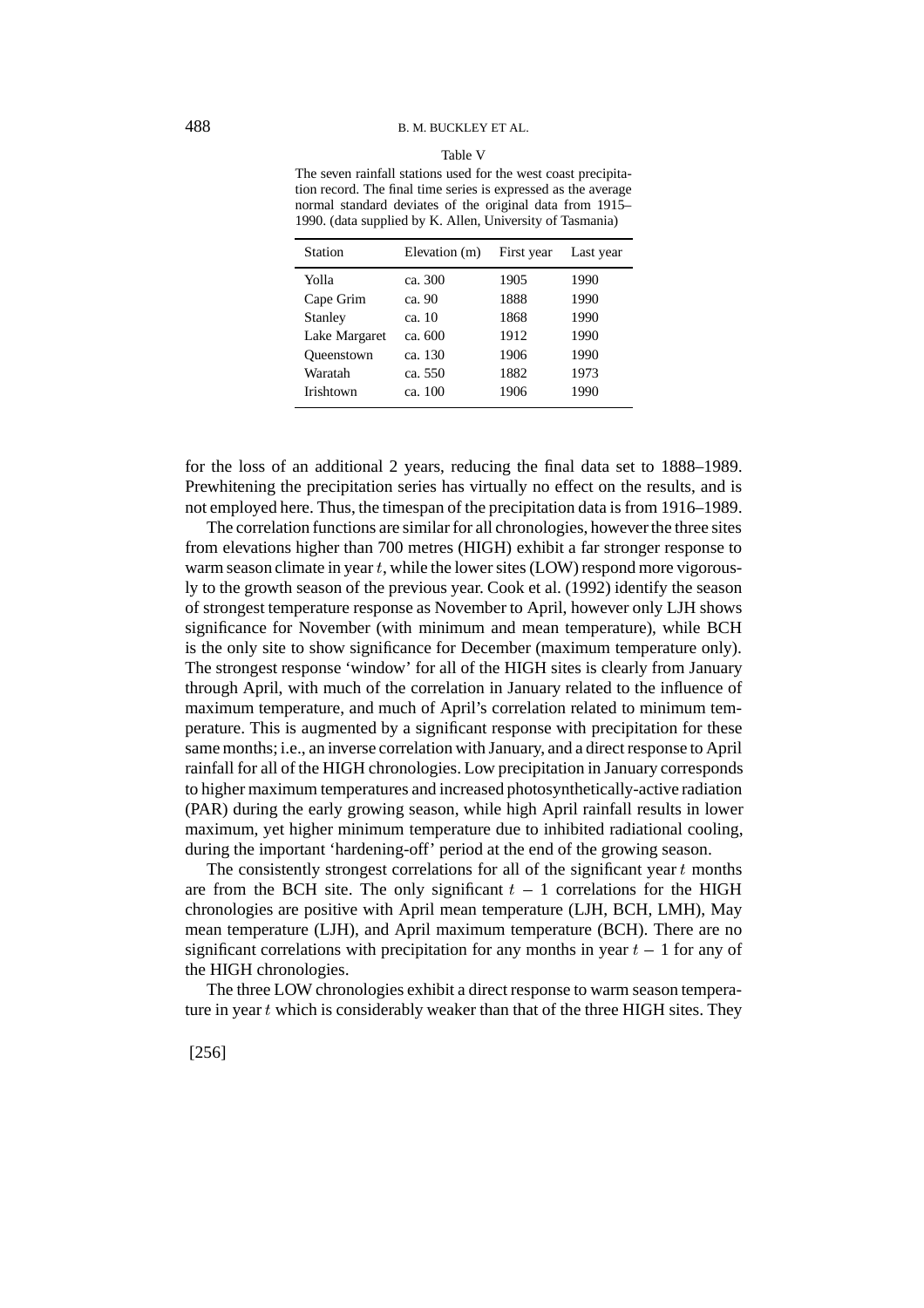

*Figure 7*. Climate response plots for the HIGH and LOW chronologies. The left hand plots show the correlation functions for the three HIGH chronologies plotted as solid black lines (LJH = circle; BCH = square; LMH = diamond) with, from top to bottom, maximum temperature, minimum temperature, mean temperature, and precipitation. The plots on the right illustrate the same correlation functions for the three LOW chronologies represented by the dashed lines (LVH = circle;  $HAR =$  square;  $SRT =$ diamond). The 700 metre LML chronology, shown as the heavy, solid black line, is included in all plots for comparison purposes. The horizontal dashed lines represent the 95% confidence limits, while the vertical line marks the beginning of the current growth season in November, extending to May on the extreme right. A 21 month dendroclimatic window is shown back to September preceeding the previous growth season on the extreme left.

also reveal a significant ( $p < 0.05$ ), inverse response to temperature in the previous warm season, which is strongest in the HAR chronology. The strongest temperature response window for the LOW sites is from December–March of year  $t - 1$ , with the highest correlations associated with minimum temperature for January, February and March. This same response is weakly apparent in the HIGH sites but is not statistically significant in any of them. The response of the 700-metre LML site falls almost directly between the two groupings, thereby supporting an expected increase in the fidelity of the year  $t$  response to temperature with elevation, based on the principle of limiting factors (Fritts, 1976). Precipitation exhibits weaker correlations and greater variation between sites with the LOW rather than with the HIGH chronologies. HAR exhibits a significant, direct response with December, March, and June of year  $t - 1$ , and negative with April  $(t - 1)$ , and January of year <sup>t</sup>. The only other significant correlations with precipitation are for LVH; inverse with January of year  $t$ .

The strong response to temperature in year  $t - 1$  for the LOW sites is not presently well understood. It is plausible that warm growing season conditions result in optimum growth rates which in turn deplete stores of carbohydrate and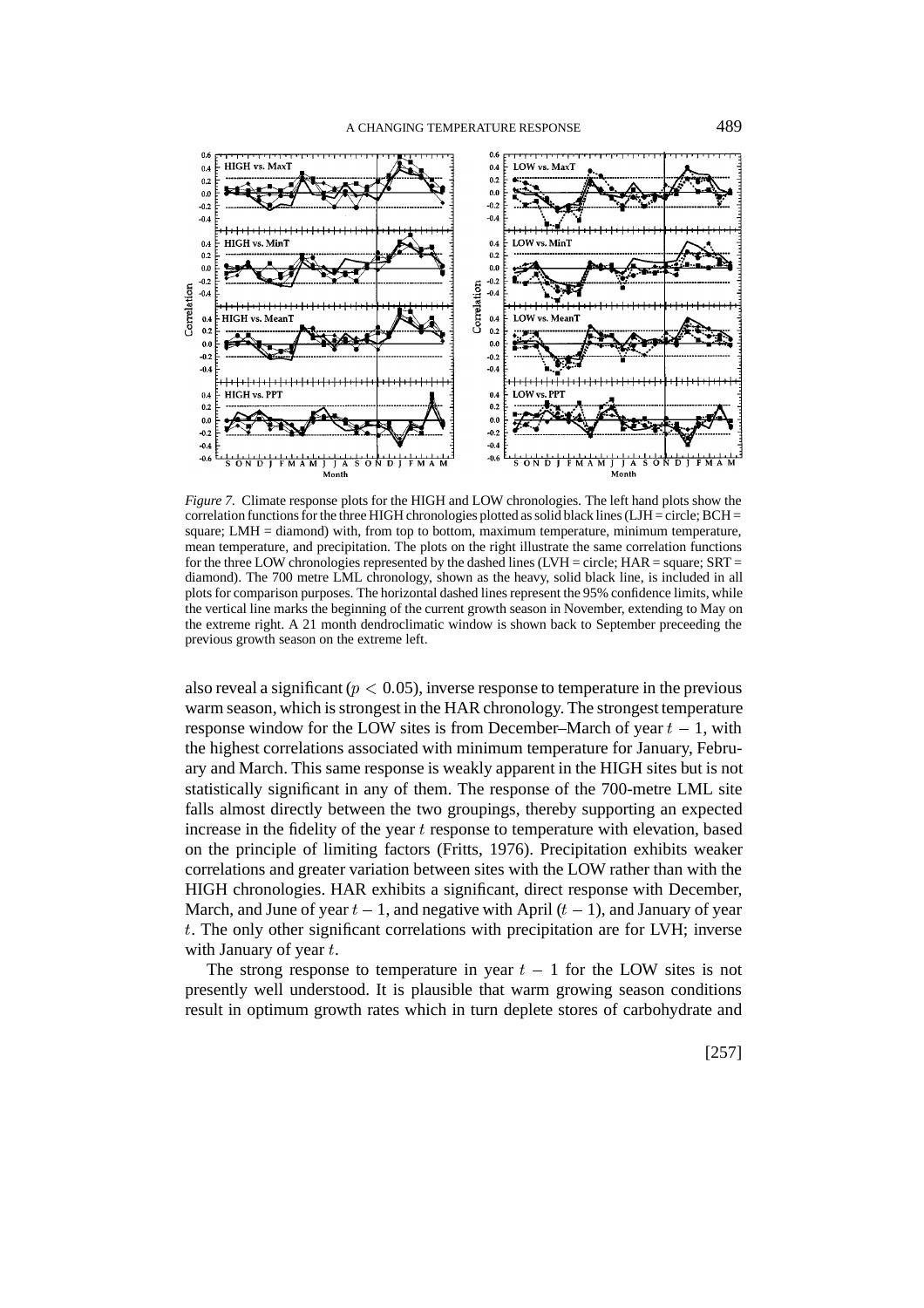### 490 B. M. BUCKLEY ET AL.

nutrients for the following season, given the nutrient-poor conditions of the soils and the extremely slow growth rates for Huon pine (Buckley, 1997). As noted earlier, the temperature at subalpine sites seldom exceeds optimum levels for photosynthesis, and combined with cold winter conditions which initiate dormancy, such carbohydrate and nutrient depletion would be less likely to occur. The weak correlations with precipitation for all LOW sites argue against a drought-stress response to high temperature and dry conditions as the source of the year  $t - 1$ temperature response, though further research is required to clarify this.

# **6. Rotated PCA**

A rotated Principal Component Analysis (PCA) (Richman, 1986) is performed on the seven prewhitened Residual chronologies. The results are plotted in Figure 8, and listed in Table VI. The period of analysis is from 1560–1982, which accounts for the maximum period of overlap between all seven chronologies. Only the first two PCs are significant at the 0.05 level, a result based on the rigorous Monte Carlo test which validates the rotation of the first two eigenvectors (Preisendorfer et al., 1981). Both before and after varimax rotation the grouping of the chronologies into two distinct clusters by elevation is evident. The first two eigenvectors, with eigenvalues greater than 1.0, explain 72.3% of the total variance among the series. The first eigenvector represents the high-elevation sites, while the second eigenvector is related to those sites below 700 metres. The 700-metre LML site again appears as a transitional site between the two groupings, with about equal variance for both eigenvectors. This reinforces the notion of a physiological threshold located near the 700 metre contour, where Huon pine's climatic requirements begin to drop below optimum levels for photosynthesis for at least the period of calibration over the past ca. 100 years. Since the rotated PCA includes data from all seven chronologies well before the calibration period (i.e., from 1560–1888) this same elevation-dependent climate response might be inferred to have remained stable throughout this period.

### **7. Vertical Climate Structure in Western Tasmania**

The results presented above suggest that an important environmental zone exists near the 700 metre contour in western Tasmania, where a physiological threshold is reached with regard to Huon pine's climatic requirements, as temperature drops below optimum levels and becomes directly-limiting to growth. As noted earlier, Mt. Read's sea-level-equivalent mean warm-season temperature is around 14 °C. Using adiabatic lapse rates for dry and saturated air of  $1.0\degree$ C/100 m and  $0.56\degree$ C/100 m, respectively (for air at ca. 10  $\degree$ C and 1000 mb pressure), the mean warm-season temperature for elevations of 700 metres over the same period can be

[258]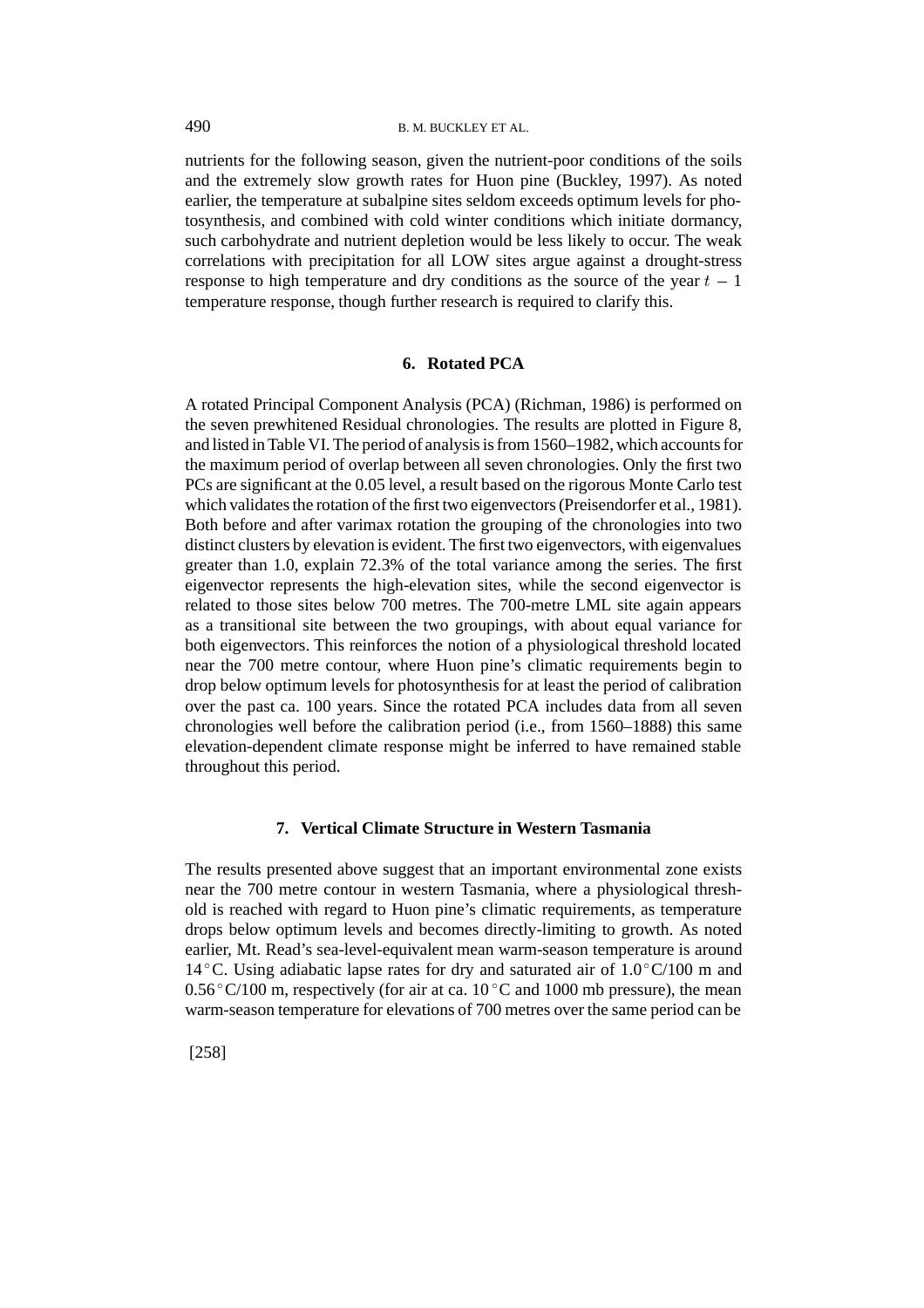

*Figure 8*. Varimax loadings for the first and second eigenvectors from the seven Huon pine chronologies.

Table VI

Results from a rotated PCA, with an analysis period from 1560 to 1982. This method of analysis does not presume any relationships between the chronologies. The rotated varimax loadings clearly illustrate the separation of the chronologies by elevation into two groups centred on 700 metres

| No.                            | Eigenvalue      | % Variance | Cumulative % |        | Mean         | 95% Limit  |              |  |
|--------------------------------|-----------------|------------|--------------|--------|--------------|------------|--------------|--|
| 1                              | $3.900^{\rm a}$ | 55.713     | 55.713       |        | 1.189        | 1.251      |              |  |
| 2                              | $1.162^a$       | 16.604     | 72.317       |        | 1.109        | 1.151      |              |  |
| 3                              | 0.577           | 8.240      | 80.558       |        | 1.051        | 1.088      |              |  |
| $\overline{4}$                 | 0.486           | 6.945      | 87.503       |        | 0.999        | 1.032      |              |  |
| 5                              | 0.415           | 5.922      | 93.424       |        | 0.944        | 0.983      |              |  |
| 6                              | 0.291           | 4.163      | 97.587       |        | 0.888        | 0.929      |              |  |
| 7                              | 0.169           | 2.413      | 100.000      |        | 0.819        | 0.876      |              |  |
| Eigenv.                        | LJH             | <b>BCH</b> | LMH          | LML    | <b>LVH</b>   | <b>HAR</b> | <b>SRT</b>   |  |
| Unrotated eigenvector loadings |                 |            |              |        |              |            |              |  |
| 1                              | 0.3901          | 0.4034     | 0.3590       | 0.4179 | 0.3977       | 0.3366     | 0.3317       |  |
| $\overline{c}$                 | $-0.2950$       | $-0.4598$  | $-0.4019$    | 0.0518 | 0.2421       | 0.5021     | 0.4760       |  |
| Rotated varimax loadings       |                 |            |              |        |              |            |              |  |
| 1                              | $0.7838^{b}$    | $0.9227^b$ | $0.8159^{b}$ | 0.5726 | 0.4049       | 0.1270     | 0.1388       |  |
| 2                              | 0.2837          | 0.1699     | 0.1571       | 0.5970 | $0.7219^{b}$ | $0.8479^b$ | $0.8205^{b}$ |  |

<sup>a</sup> First two eigenvectors with eigenvalues  $> 1$  are rotated. <br><sup>b</sup> Chronologies that load similarly and significant at 0.05 level.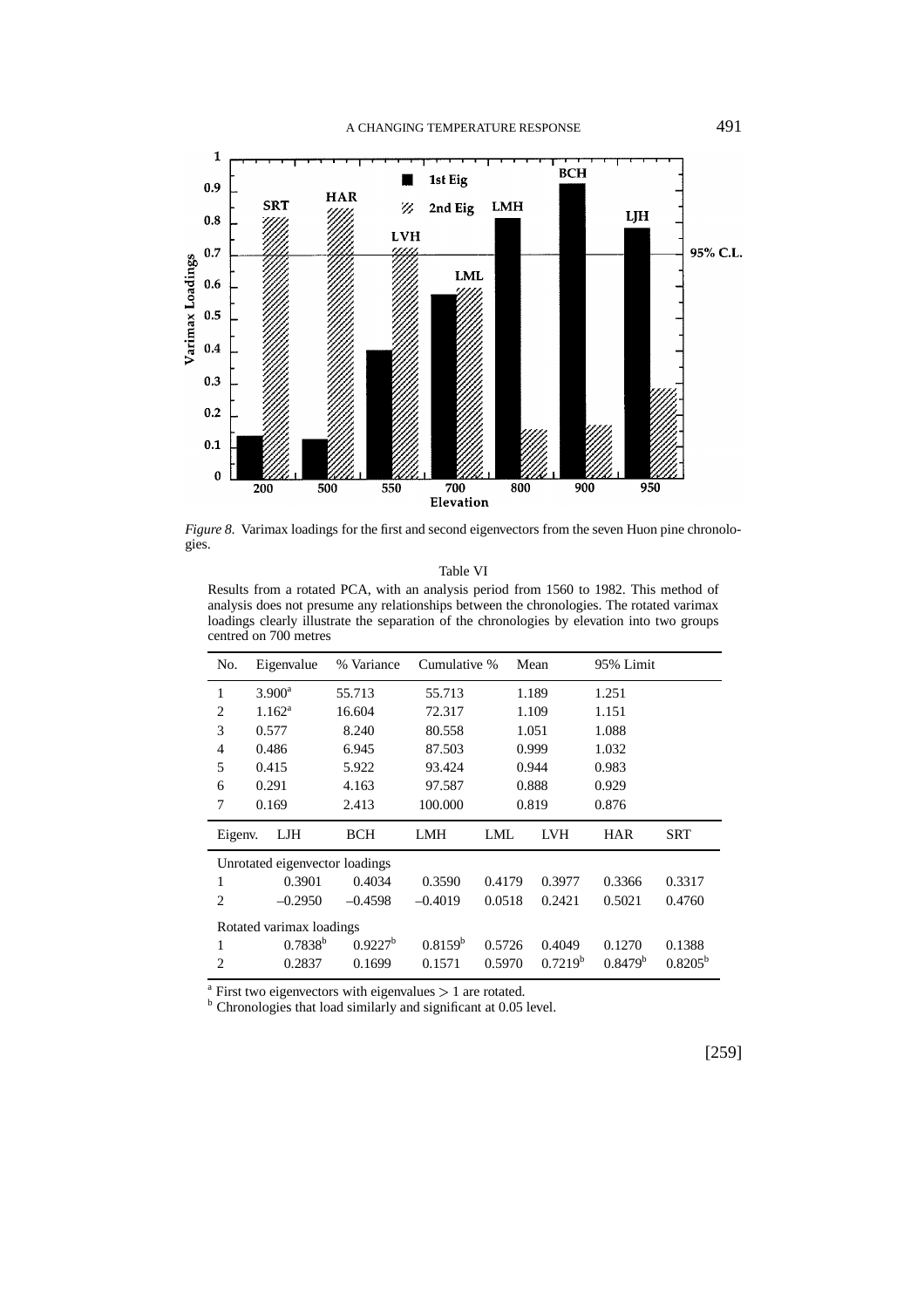

*Figure 9*. The response of net photosynthesis in Huon pine to instantaneous temperatures in foliage acclimated to three temperatures;  $8^{\circ}$ ,  $20^{\circ}$ , and  $29^{\circ}$ C, respectively. The rates of net photosynthesis are expressed as a percentage of the maximum rate of photosynthesis recorded for that acclimation temperature. Each value represents the mean of five replicates from samples taken from the Picton River in southern Tasmania at an elevation of 80 metres. The optimum temperature for photosynthesis is 20 °C for all acclimation temperatures. The lowest acclimation temperature produced the highest rates of net photosynthesis at cooler temperatures, and the lowest rates when instantaneous temperature exceeds 20 °C. Conversely, a higher acclimation temperature resulted in reduced net photosynthesis at lower temperature, and enhanced rates at higher temperatures. (Adapted from Read and Busby, 1990.)

calculated to range from about  $7^{\circ}$  to 10 °C, respectively. For elevations of 1,000 metres the range is from  $5^{\circ}$  to around  $8.5^{\circ}$ C. Read and Busby (1990) demonstrate that the optimum temperature for net photosynthesis in Huon pine is around  $20^{\circ}$ C, with a reduction in net photosynthesis below  $10^{\circ}$  and, rather sharply, above  $25^{\circ}$ , particularly for specimens acclimated at low temperature (see Figure 9). The interannual variability of temperature might therefore be expected to account for a large percentage of the variability of annual growth, as is the case for LJH where nearly 37% of the variance in annual incremental growth can be explained by the mean warm-season temperature from the Cook Series (Cook et al., 1992).

Based on the adiabatic lapse rates alone, it therefore appears that the 700 metre contour might correspond to a critical environmental zone with regard to photosynthetic activity in Huon pine, as mean warm-season temperature drops to near or below 10<sup>°</sup>C. Above this zone, temperature during the season of growth becomes increasingly more directly-limiting to growth through the inhibition of net photosynthesis during prolonged periods of low temperature and increased cloudiness. Extended periods of temperature above  $25^{\circ}$ C at subalpine locations would be very rare. For example, daily temperature recorded from within the 950-metre LJH site for the Austral summer of 1994 (one of Tasmania's warmest summers on record)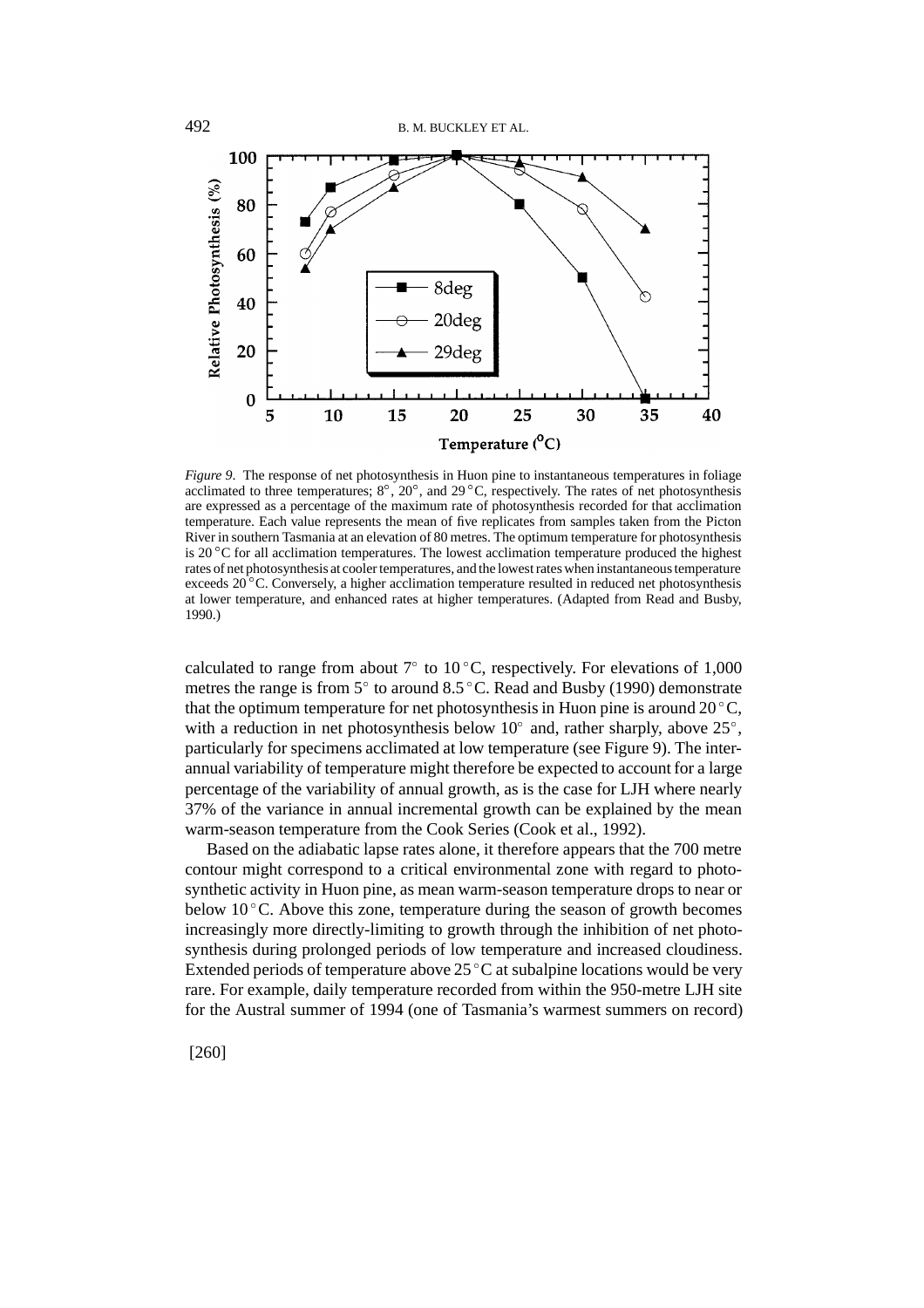| າເ | аΓ |  |  |  |
|----|----|--|--|--|
|----|----|--|--|--|

Statistics of Mt. Read daily temperature records from Dec. 20, 1994 to Dec. 12, 1995. 'Sum 1' is from Dec 20, 1994 to March 31, 1995, 'Win 1' is from May 1 to August 31, 1995, 'Sum 2' is from Nov. 1 to Dec. 12, 1995. 'Max' columns show the statistics for the daily maximum temperatures, while 'Min' columns refer to daily minimum temperature. (Data supplied courtesy of David Pepper, University of Sydney.)

|            | Max Sum 1 | Max Win 1 | Max Sum 2 Min Sum 1 |         | Min Win 1 | Min Sum 2 |
|------------|-----------|-----------|---------------------|---------|-----------|-----------|
| Min.       | 3.30      | $-0.70$   | 3.20                | $-2.90$ | $-4.50$   | $-1.10$   |
| Max.       | 28.90     | 10.00     | 19.40               | 14.30   | 8.20      | 6.90      |
| N          | 102.00    | 123.00    | 42.00               | 102.00  | 123.00    | 42.00     |
| Mean       | 14.13     | 3.98      | 10.09               | 5.89    | 0.36      | 2.13      |
| Median     | 14.15     | 3.80      | 10.25               | 5.80    | 0.00      | 2.30      |
| Std. Dev.  | 6.08      | 2.53      | 3.48                | 3.76    | 2.19      | 1.93      |
| Variance.  | 36.95     | 6.40      | 12.18               | 14.17   | 4.80      | 3.74      |
| Std. Error | 0.60      | 0.23      | 0.54                | 0.37    | 0.20      | 0.30      |

reveals a mean maximum of 14.1 , an absolute maximum of 28.9 , and a minimum maximum of  $3.3\textdegree$ C (see Table VII). Minimum temperature for that same summer had a mean of 5.9°, a maximum of 14.3°, and a minimum of  $-2.9\,^{\circ}\text{C}$  (data courtesy of D. Pepper, University of Sydney). At lower elevations it is possible that prolonged temperatures above  $25^{\circ}$ C may inhibit photosynthesis in some years, and this may partially explain the strong, inverse response to temperature in the prior year for the LOW chronologies, as discussed above.

Along with temperature, the effects of cloudiness and moisture availability combine to further influence net photosynthesis in Huon pine. Moisture availability alone is not problematic for subalpine stands of Huon pine in western Tasmania, where the median annual rainfall totals in the mountainous areas exceed 3,000 mm. It is therefore likely that the role of moisture availabilty is a minor one, except for as it relates to temperature and light-availability. Drought is not entirely unknown in the rainforest areas of western Tasmania, and it is possible for trees to go into moisture deficit under conditions of high temperature and low water availability. However, these conditions would not be expected to persist for more than a matter of days at subalpine sites. For example, the warm summer of 1994 noted above, experienced only 16 days when the maximum temperature on Mt. Read exceeded 20 °C, and only 6 of those days exceeded 25°. Mean daily temperature throughout the summer never exceeded  $20^{\circ}$ C.

Perhaps more important above 700 metres is the role of cloudiness and its effects on temperature, light availability, and therefore photosynthesis. For example, the annual mean-maximum temperature for stations such as Strathgordon (elevation 320 m) and Savage River (365 m) is  $14.0^{\circ}$  and  $14.2^{\circ}$ C, respectively, and the mean 3:00 PM relative humidity is around 70% (Bureau of Meteorology, 1993). This implies a dewpoint of about  $7^{\circ}$ C which gives an average cloud base of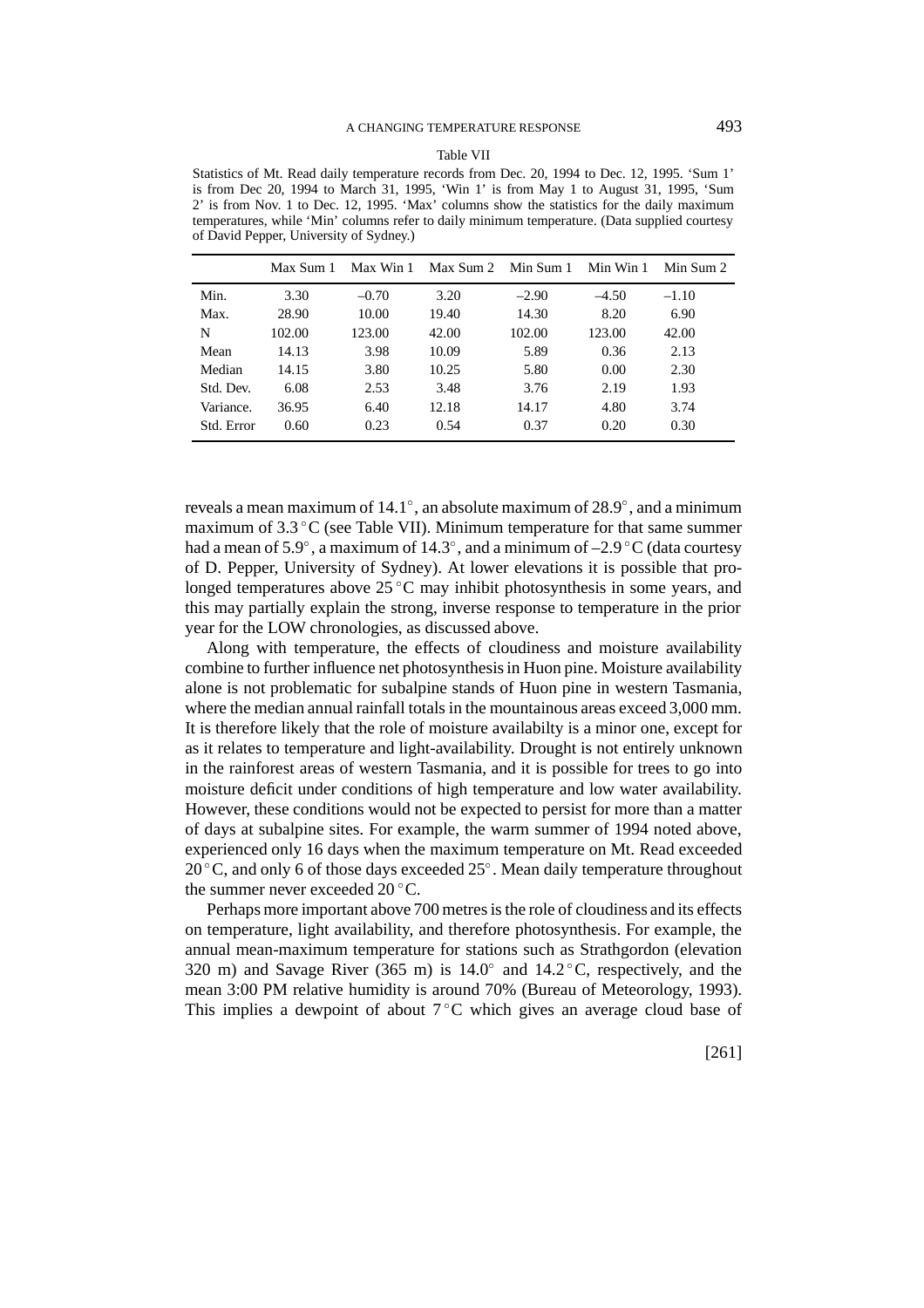approximately 800 metres above terrain at the warmest time of the day, translating into a mean cloud base of approximately 1,100 m AMSL. For the bulk of the time, however, the cloud base is less than 500 m above the terrain and probably 500 m AMSL or less early in the morning (M. Pook, pers. comm.). The net effect is a dynamic cycle of light, temperature and moisture below 1,000 metres, with an alpine zone regularly in cloud. This is interrupted during times of slackened zonal circulation and easterly conditions, such as during atmospheric blocking events (M. Pook, pers. comm.). Trees on windward slopes at higher elevations likely experience even lower temperature and less light, as they would spend much of their time in dense, orographically-generated cloud, resulting in reduced photosynthesis and suppressed growth.

Vertical zonation of climate in western Tasmania is proposed by Kirkpatrick and Brown (1987) to explain the existence of a sharp vegetation boundary between sedgeland and alpine flora above 700 metres in southwestern Tasmania, from four different mountains ranging nearly 60 kms in a northwest–southeast transect. The boundary can not be attributed to species interactions, and persists on all four mountains despite an apparent climatic, geologic, edaphic and topographic continuity of the environment. The authors hypothesise the most likely cause of this boundary to be climatic, in the form of a persistent cloud ceiling with a mean position somewhere above 700 metres, though they lacked the data to properly test this hypothesis. Kirkpatrick et al. (in press) later confirm this model, following two years of climate monitoring on Mt. Sprent in southwestern Tasmania. They demonstrate a frequent subsidence-inversion layer between 850 and 930 metres, along with a sharp change in vegetation which is coincident with a rapid decrease in temperature and increase in relative humidity (see Figure 10). Air and soil temperature decrease most steeply in this zone, while humidity is at its highest levels. Both above and below this layer are zones of more gradual change, between 930 and 1,050 metres, and 510 and 820 metres, respectively.

The regional-scale inversion is related to atmospheric subsidence associated with the passage of high pressure systems over Tasmania. Kirkpatrick et al. (in press) note that the height of the inversion base in the free air can be observed by examining the daily radiosonde soundings from Hobart Airport, which indicates the median height to be around 1,138 m AMSL; higher than that noted for Mt. Sprent due to the effect of radiative cooling of the earth's surface which lowers the height of the inversion in the west coast mountains. A gradual west-to-east increase in the inversion height is also expected as air flows over successive orographic obstacles.

This vertical climate zonation model adequately accounts for the different mean climatic regimes for lowland and subalpine sites in western Tasmania, and is consistent with the results from the climate response modelling and the rotated PCA presented in this paper. Periods of common variance between the HIGH and LOW chronologies may be explained by extended periods of uniform conditions of cloudiness, or persistent periods of clear skies and increased solar radiation. A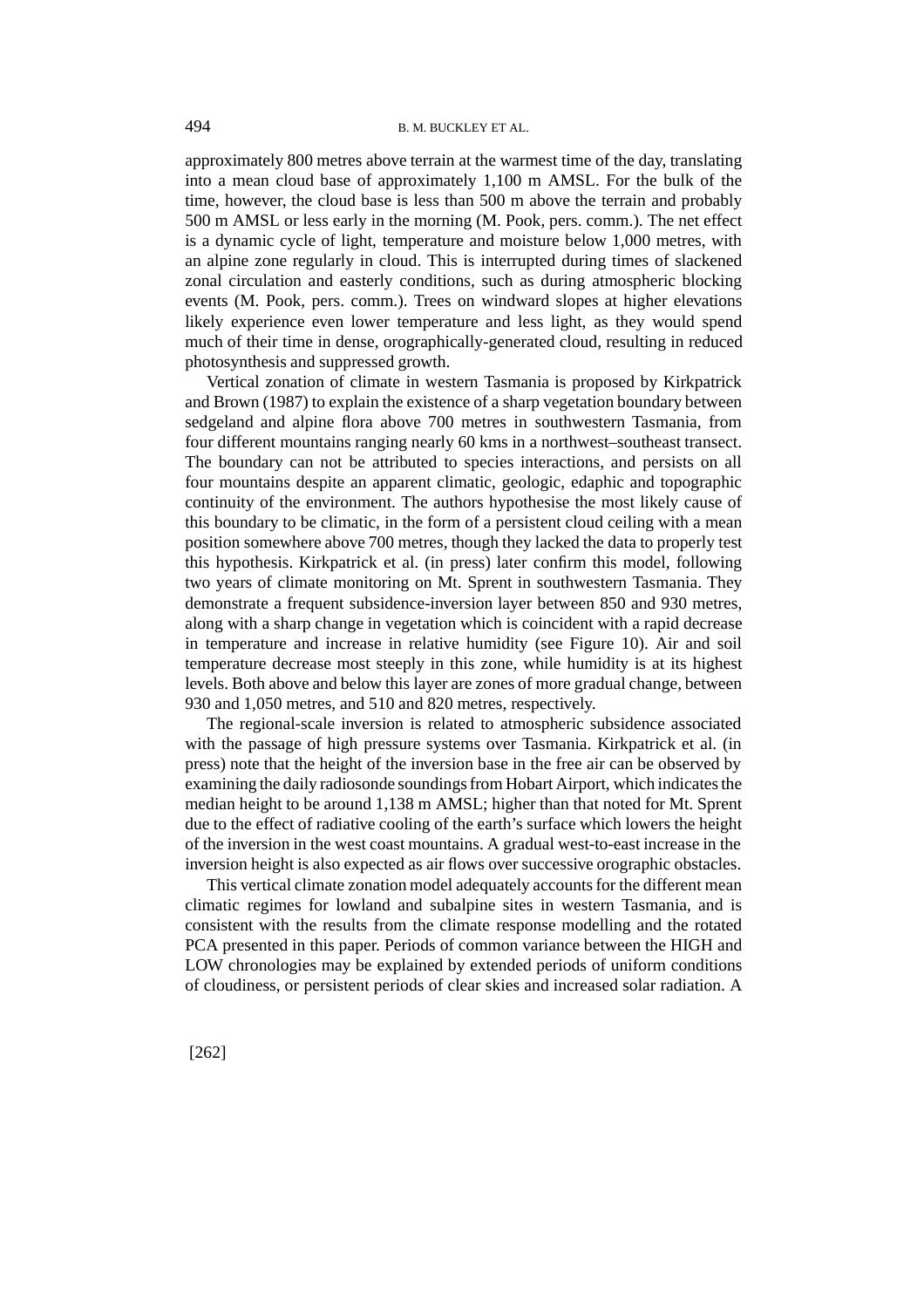

*Figure 10*. Schematic illustration of the vertical climate structure over Tasmania's west coast mountains. (Adapted from Kirkpatrick et al., in press.)

record of past changes in this vertical structure can likely be modelled through the careful use of such elevational chronology-networks as that presented here.

# **8. Conclusions**

The subalpine Huon pine chronologies presented in this paper exhibit a more robust and easily-interpreted response to climate than do sites from below 700 metres in elevation. While the very long time periods afforded by lower-elevation sites allow for important palaeo-environmental information from key periods of the Holocene (e.g., the Younger Dryas, and the Hypsithermal), and are crucial for the inter-hemispheric comparison of  ${}^{14}$ C production (Barbetti et al., 1995), it is the subalpine chronologies that yield the most reliable information about past climate variability in Tasmania, using traditional dendroclimatic techniques. Changes in the vertical structure of Tasmania's west coast climate, related to synoptic climate changes, may be best analysed through the use of elevational transects like that presented in this paper.

In addition to its demonstrated climate-sensitivity, Tasmanian Huon pine has proven to be an important species for palaeo-environmental study due to a combination of its longevity and its preservation qualities. Individuals regularly attain more than 1,000 years, and occasionally more than 2,000 years in age (Buckley, 1997). Preservation of Huon pine log sections is due to the extractive *methyl eugenol* which serves to retard decay from microbial activity (Millington et al., 1979), and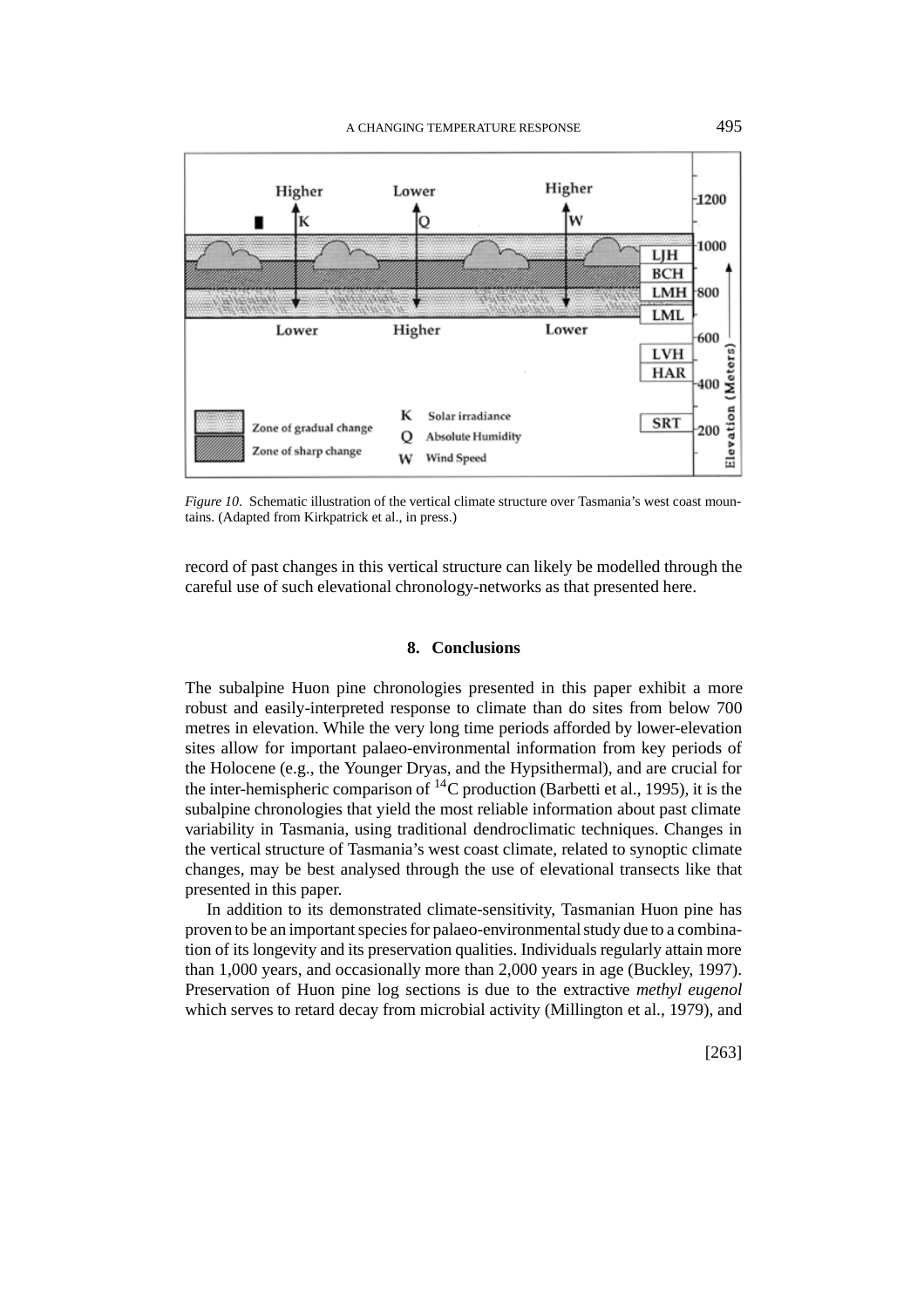logs dating throughout the Holocene have been excavated from the Stanley River, with some logs dating more than 38,000 radiocarbon years before present (Barbetti et al., 1992; 1995; Barbetti, pers. comm.). Preservation of stemwood in the harsher, subalpine environment on Mt. Read appears to be less effective, possibly due to mechanical erosion through ice-abrasion, combined with less-rapid rates of deposition and burial of downed logs (Buckley, 1997). The oldest material so far recovered from Mt. Read dates back nearly 5,000 years, in spite of pollen evidence that the LJH stand has existed for at least the past 10,000 years (Anker et al., 1997). It is not yet clear if logs older than 5,000 years will be recoverable from Mt. Read and other subalpine locations, or if the conditions of exposure at such sites inhibit preservation for longer periods of time.

Future efforts should be focussed on the discovery and sampling of additional subalpine sites, and on the search for subfossil wood of ever-increasing age. More research into the spatial and temporal characteristics of the vertical zonation of climate, as discussed in this paper, should be explored along with more mechanistically-based physiological research on the response of Huon pine to environmental conditions such as climate. A more thorough understanding of the biological and physiological factors contributing to the strong, inverse prior-year temperature response for low-elevation sites would enable a better utilisation of the very long records obtained from these sites.

### **Acknowledgements**

We would like to thank several people for their assistance with the development of the chronologies presented here: Zhao Yu and Bruce Thompson from the University of Sydney; Rob Wilson, Adrian Lewis, and Jason Whitehead from the University of Tasmania; and Pete Kelly and Ken Peters from Lamont-Doherty Earth Observatory. Special thanks go to members of our field research teams over the past few years, in particular Garn Cooper, Annie Wong, Kathy Allen, Rob Argent, Gillian Taylor, Trevor Bird, Roger Francey, Daryl Mummery, Paul Krusic and Dave Stahle. Important meteorological data from Mt. Read were generously made available by David Pepper, University of Sydney. We thank Dr. Mike Pook, Dr. Tim Gibson, and Dr. Andrew Ruddel from the Antarctic CRC, University of Tasmania, and Simon Torok from the University of Melbourne, for helpful comments on the manuscript. We also express our gratitude to Pasminco, Forestry Tasmania and the Department of Parks, Wildlife & Heritage, Tasmania for their cooperation and assistance throughout this project. Various aspects of this research were funded by several granting agencies, including the National Greenhouse Advisory Committee of the Commonwealth of Australia; the National Science Foundation of the USA; and the Australian Research Council. Lamont-Doherty contribution no. 5669.

[264]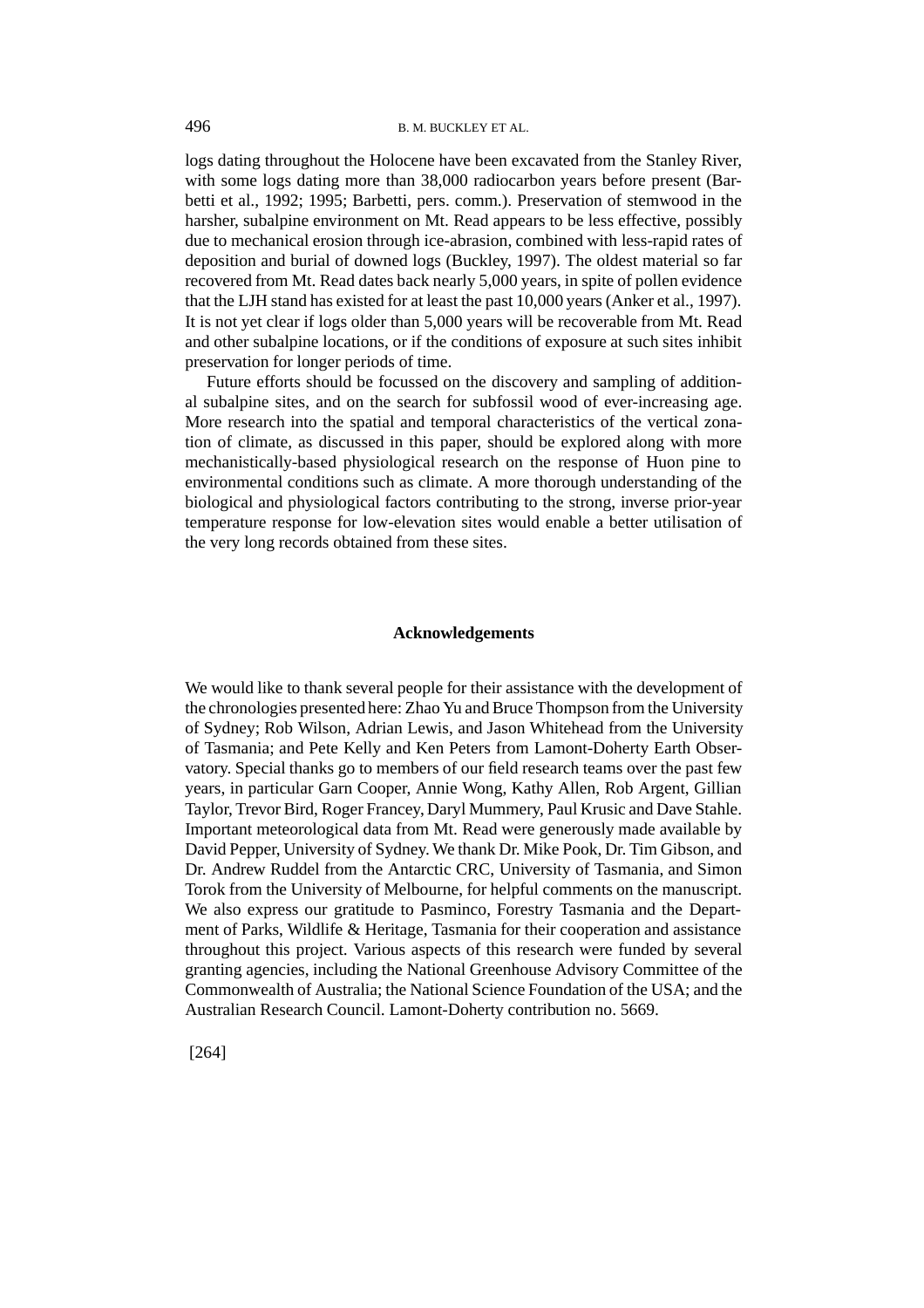### **References**

- Anker, S. A., Colhoun, E. A., Barton, C. E., Peterson, M., and Barbetti, M.: 1997, *Holocene Vegetation, Palaeoclimatic and Palaeomagnetic History from Lake Johnston, Tasmania*, in preparation.
- Barbetti, M., Bird, T., Dolezal, G., Taylor, G., Francey, R. J., Cook, E. R., and Peterson, M. J.: 1992, 'Radiocarbon Variations from Tasmanian Conifers: First Results from Late Pleistocene and Holocene Logs', *Radiocarbon* **34** (3), 806–817.
- Barbetti, M., Bird, T., Dolezal, G., Taylor, G., Francey, R., Cook, E., and Peterson, M.: 1995, 'Radiocarbon Variations from Tasmanian Conifers: Results from Three Early Holocene Logs', in Cook, G. T., Harkness, D. D., Miller, B. F., and Scott, E. M. (eds.), *Radiocarbon*, The 15th International 14C Conference, 37, Tucson, Arizona, pp. 361–369.
- Buckley, B. M.: 1997, *Climate Variability in Tasmania Based on Dendroclimatic Studies of* Lagarostrobos franklinii, Ph.D. Thesis, IASOS, University of Tasmania, Hobart, Australia.
- Buckley, B. M., Peterson, M. J., and Cook, E. R.: 1993, 'Changes in the Climatic Response of Huon Pine with Elevation in Western Tasmania, Australia', in Hill, R. S. (ed.), *Abstracts, Southern Temperate Ecosystems: Origin and Diversification*, The Australian Systematic Botany Society and the Ecological Society of Australia, Hobart, Tasmania, p. 28.
- Bureau of Meteorology: 1993, *Climate of Tasmania*, Commonwealth of Australia Report, March 1993, p. 30.
- Cook, E. R.: 1985, *A Time Series Analysis Approach to Tree-Ring Standardization*, Ph.D. Dissertation, University of Arizona, Tucson, p. 171.
- Cook, E. R.: 1987, 'The Decomposition of Tree-Ring Series for Environmental Studies', *Tree-Ring Bull.* **47**, 37–59.
- Cook, E. R. and Kairiukstis, L. A. (eds.): 1990, *Methods of Dendrochronology: Applications in the Environmental Sciences* (1 edn.), Kluwer Academic Publishers, Dordrecht, p. 394.
- Cook, E. R., Bird, T., Peterson, M., Barbetti, M., Buckley, B., D'Arrigo, R., Francey, R., and Tans, P.: 1991, 'Climatic Change in Tasmania Inferred from a 1089-Year Tree-Ring Chronology of Huon Pine', *Science* **253**, 1266–1268.
- Cook, E. R., Bird, T., Peterson, M., Barbetti, M., Buckley, B., D'Arrigo, R., and Francey, R.: 1992, 'Climatic Change over the Last Millennium in Tasmania Reconstructed from Tree Rings', *The Holocene* **2**, 205–217.
- Cook, E. R., Buckley, B. M., and D'Arrigo, R. D.: 1995, 'Decadal-Scale Oscillatory Modes in a Millennia-Long Temperature Reconstruction from Tasmania', in Martinson, D. G., Bryan, K., Ghil, M., Hall, M. M., Karl, T. R., Sarachik, E. S., Sorooshian, S., and Talley, L. D. (eds.), *Natural Climate Variability on Decade-to-Century Time Scales*, National Academy Press, Washington, D.C., pp. 523–532.
- Cook, E. R., Buckley, B. M., and D'Arrigo, R. D.: 1996a, 'Inter-Decadal Climate Oscillations in the Tasmanian Sector of the Southern Hemisphere: Evidence from Tree Rings over the Past Three Millennia', in Jones, P. D. and Bradley, R. S. (eds.), *Climatic Variations and Forcing Mechanisms of the Last 2000 Years*, Springer-Verlag, Berlin and Heidelberg, pp. 141–160.
- Cook, E. R., Francey, R. J., Buckley, B. M., and D'Arrigo, R. D.: 1996b, 'Recent Increases in Tasmanian Huon Pine Ring Widths from a Subalpine Stand: Natural Climate Variability,  $CO<sub>2</sub>$ Fertilization, or Greenhouse Warming?', *Papers and Proceedings of the Royal Society of Tasmania* **130** (2), 65–72.
- Francey, R. J., Barbetti, M., Bird, T., Beardsmore, D., Coupland, W., Dolezal, J. E., Farquhar, G. D., Flynn, R. G., Fraser, P. J., Gifford, R. M., Goodman, H. S., Kunda, B., McPhail, S., Nanson, G., Pearman, G. I., Richards, N. G., Sharkey, T. D., Temple, R. B., and Weir, B.: 1984, *Isotopes in Tree Rings*, Division of Atmospheric Research Technical Paper No. 4, CSIRO, Australia.
- Fritts, H. C.: 1976, *Tree Rings and Climate*, Academic Press, London, p. 567.
- Gentilli, J.: 1972, *Australian Climate Patterns*, Nelson, Melbourne, Australia.
- Hickey, J. E. and Felton, K. C.: 1988, 'Subalpine Huon Pine near Frenchmans Cap', *The Tasmanian Naturalist* **93**, 1–4.
- Hughes, M. K., Kelly, P. M., Pilcher, J. R., and LaMarche Jr., V. C. (eds.): 1982, *Climate from Tree Rings*, Cambridge University Press, Cambridge, p. 223.